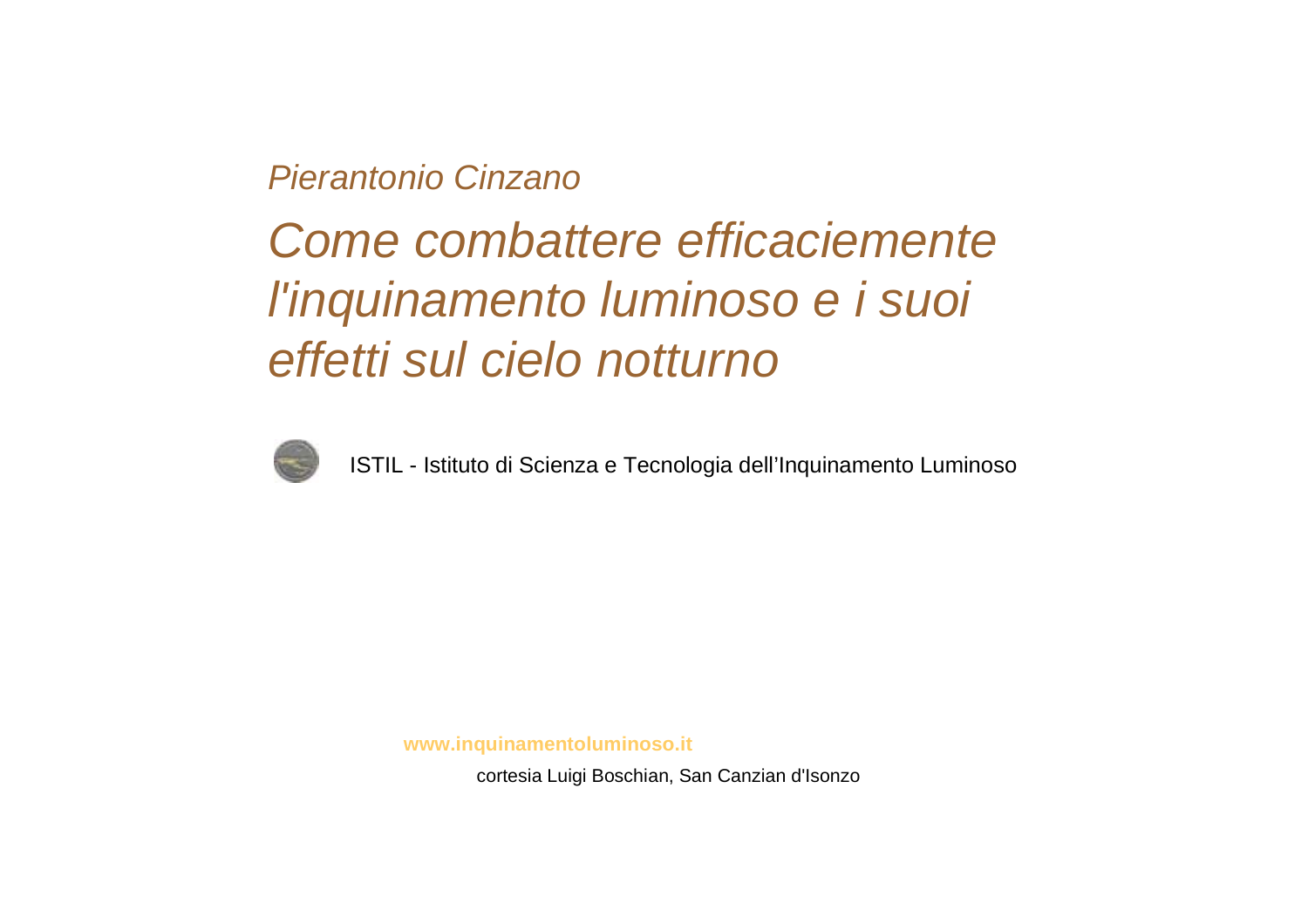*Quali possibilità per limitare l'inquinamento luminoso ?*

Spegnere tutte le luci: non realizzabile nel mondo moderno

Rinunciare all'installazione di nuovi impianti di illuminazione: azzera l'incremento dell'inquinamento luminoso e non crea il buio ma non consente sviluppo

Consentire la crescita dell'illuminazione ma con un tettoall'incremento annuo del flusso luminoso installato (2%) e dei consumi di energia elettrica (1%):favorisce impianti senza sprechi, lampade ad elevata efficienza, risparmio di risorse

Ciascuno è libero di illuminare quello che vuole ma deve seguire, nel fare l'impianto, alcune regole fondamentali E' quello che prevede la legge Regione Lombardia 17/2000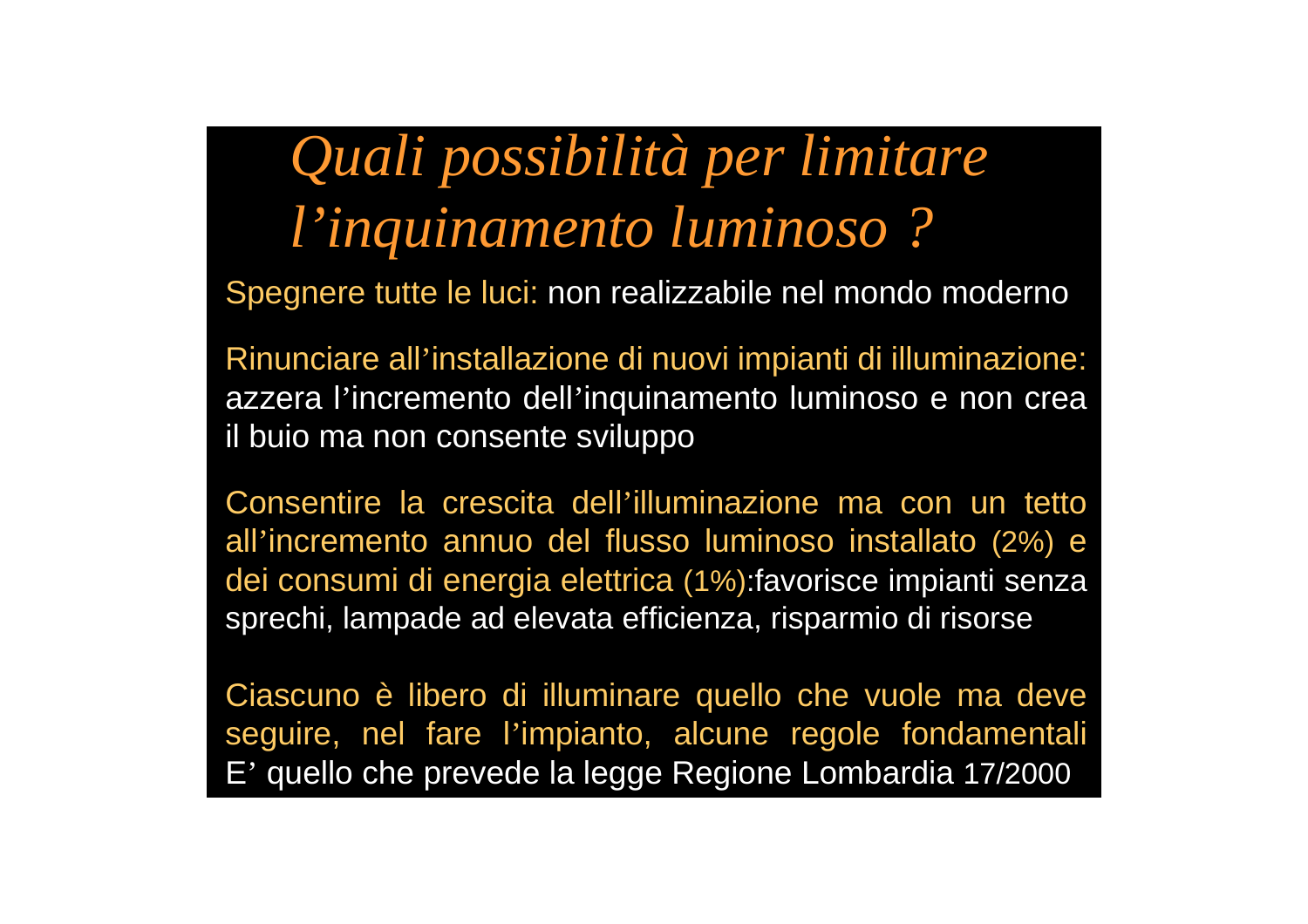## *Applicare i provvedimenti su tutto il territorio (almeno per impianti nuovi)*

Caratteristiche: a) Propagazione a grande distanza b) Proprietà addittiva



œ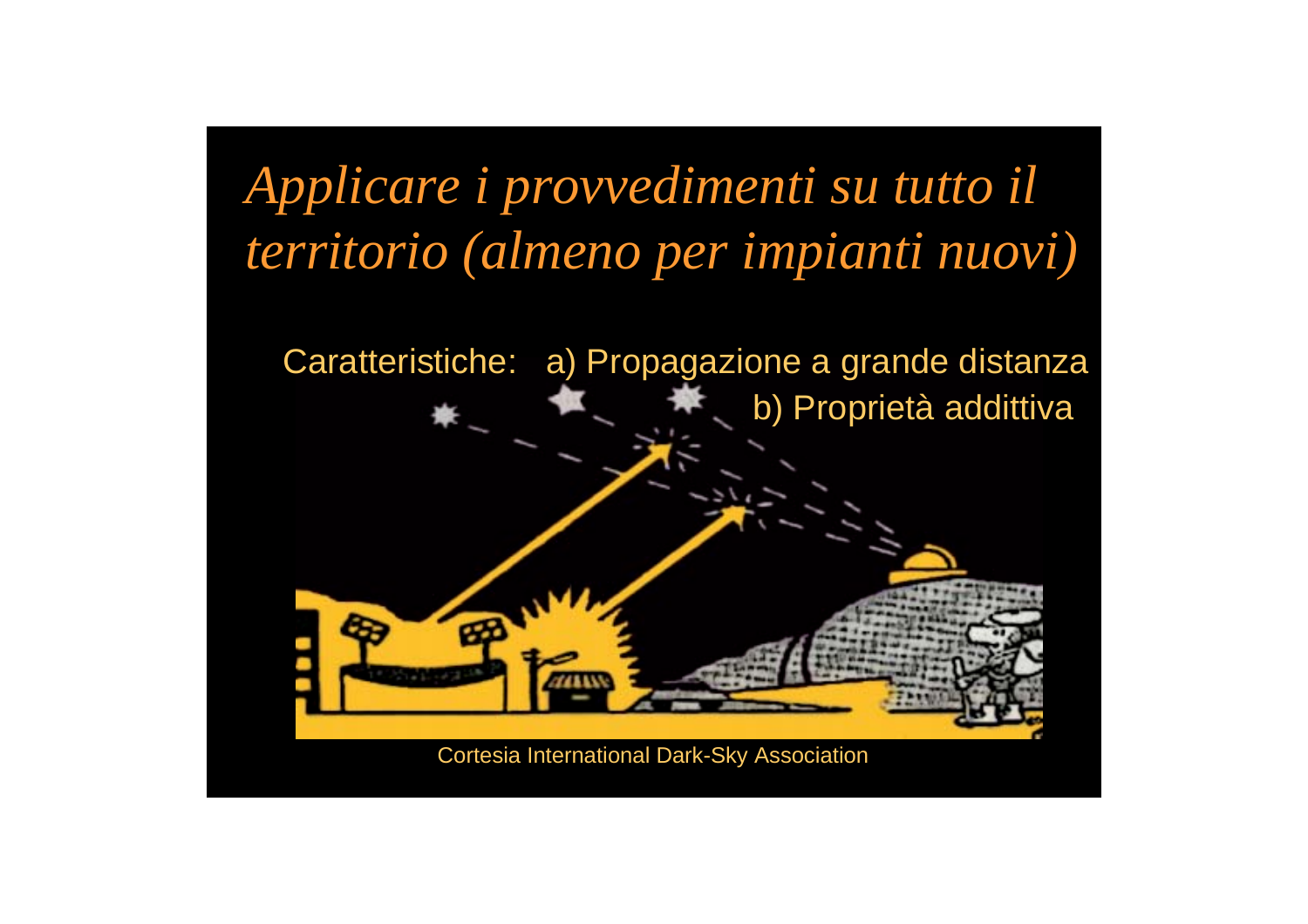

# *Dispersione di luce nell'ambiente notturno*

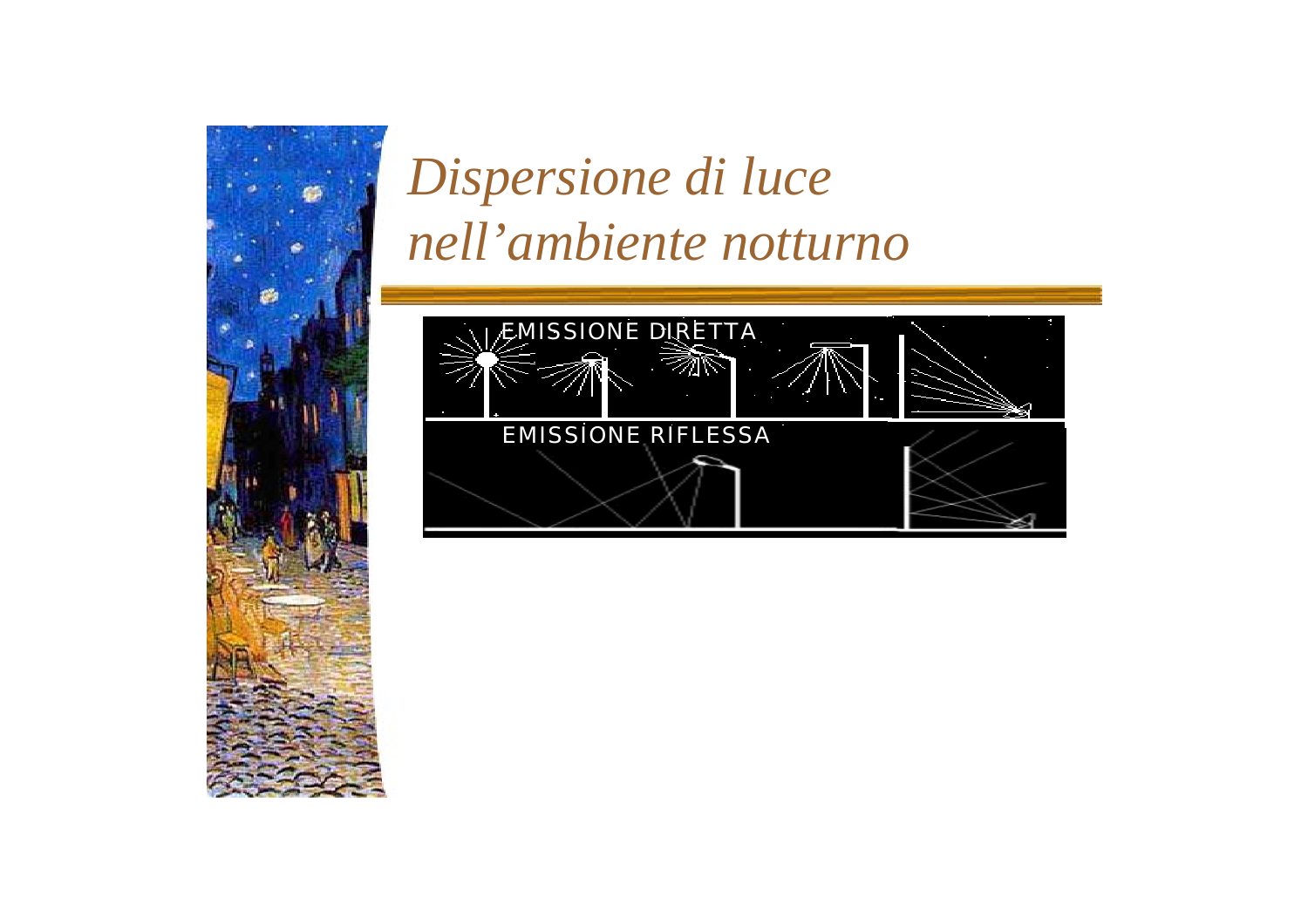

## *1) Limitare la dispersione dalle superfici illuminate*

- I livelli di luminanza non devono superare i valori minimi necessari (previsti dalle normative di sicurezza, oppure 1 cd/m 2 ove non previsti)
	- Diminuire l'intensità dell'illuminazione negli orari in cui la superficie è meno utilizzata (riduttori di flusso)
	- Spegnere gli impianti negli orari in cui non vengono utilizzati
	- Dirigere la luce verso l'utente e non in alto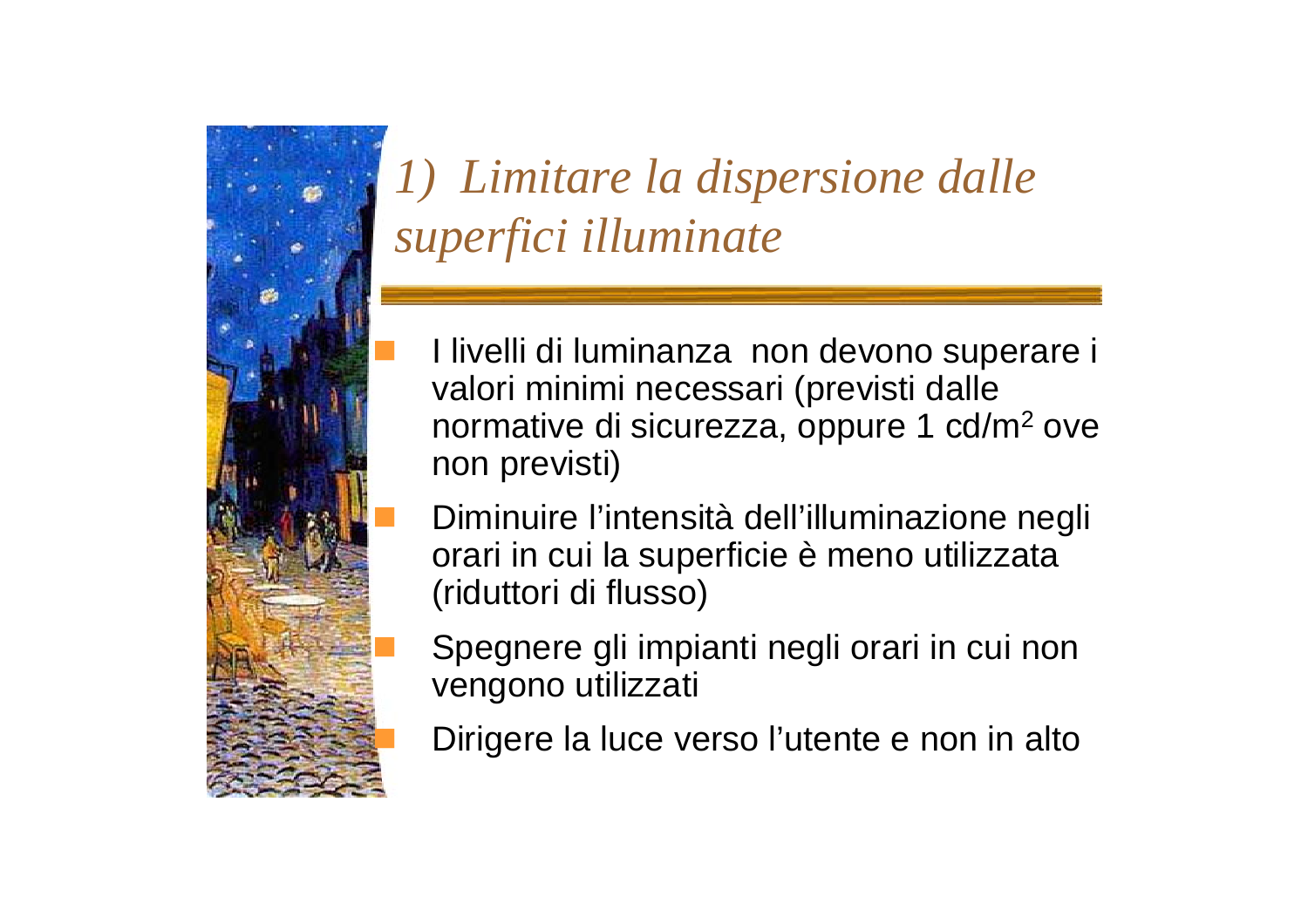

*2) Limitare la dispersione dagli apparecchi di illuminazione*

- Scelta accurata del tipo di apparecchi (ottica totalmente schermata sopra l'orizzonte)
- ! Accurata progettazione (attenzione a dove finisce la luce)

! Cura nel tipo di installazione e di montaggio (ottica perfettamente orizzontale)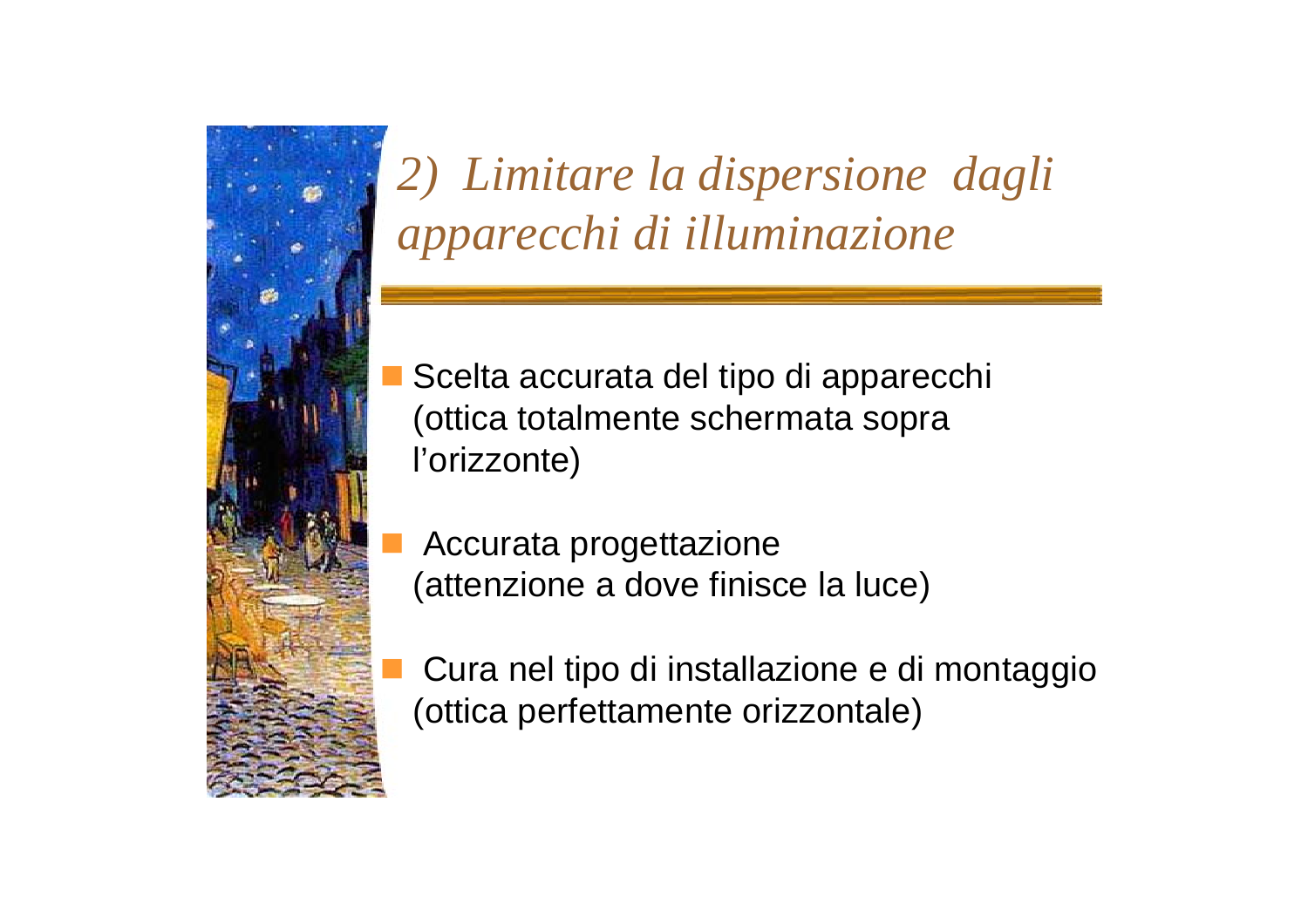## *Significato dei limiti alla percentuale di flusso emesso verso l'alto da un impiant o*

|     | norma                            | diretto<br>in alto | diretto<br>in basso | riflesso<br>in alto | totale<br>in alto | incre-<br>mento |
|-----|----------------------------------|--------------------|---------------------|---------------------|-------------------|-----------------|
| 1%  | <b>UNI 10819</b>                 |                    | 99                  | 9.9                 | 10.9              | $+10%$          |
| 3%  | <b>LR Veneto</b><br>LR Toscana   | 3                  | 97                  | 9.7                 | 12.7              | $+31\%$         |
| 5%  | <b>UNI 10819</b><br>CIE 126-1997 | 5                  | 95                  | 9.5                 | 14.5              | $+53\%$         |
| 10% | <b>UNI 10819</b>                 | 10                 | 90                  | $\boldsymbol{Q}$    | 19                | $+111\%$        |
| 15% | CIE 126-1997                     | 15                 | 85                  | 8.5                 | 23.5              | $+176%$         |
| 23% | <b>UNI 10819</b>                 | 23                 | 77                  | 7.7                 | 30.7              | $+298%$         |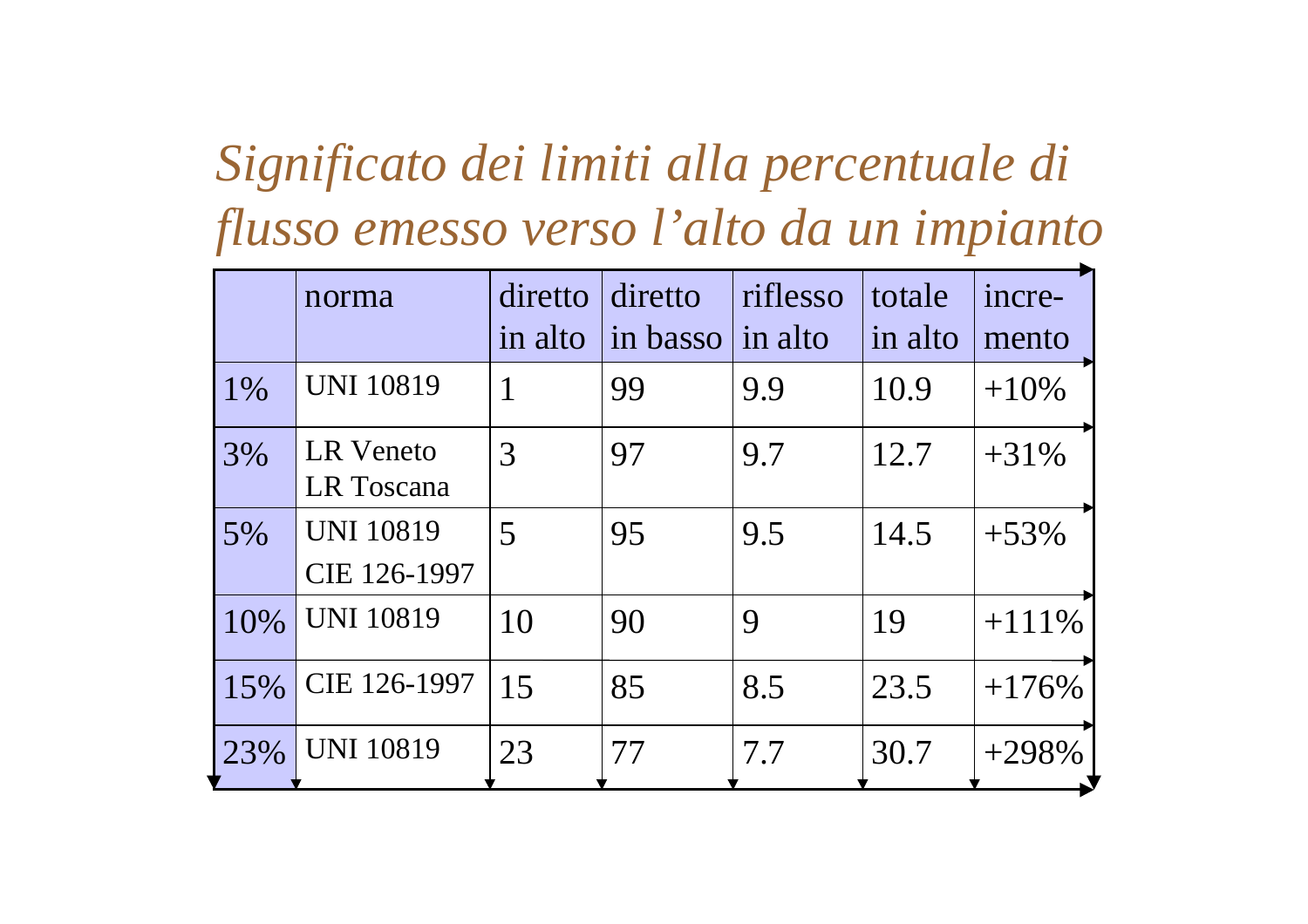## Effetti dell'angolo di emissione della luce

**L'EMISSIONE A BASSI ANGOLI SI PROPAGA DI PIU'**  A 20 km dalla sorgente il 95% della luminanza del cielo allo zenith è prodotto da luce emessa tra 90 e 135 gradi

**OSSERVATORE** CITTA'

THEND sciac Cortesia Giuseppe Paltran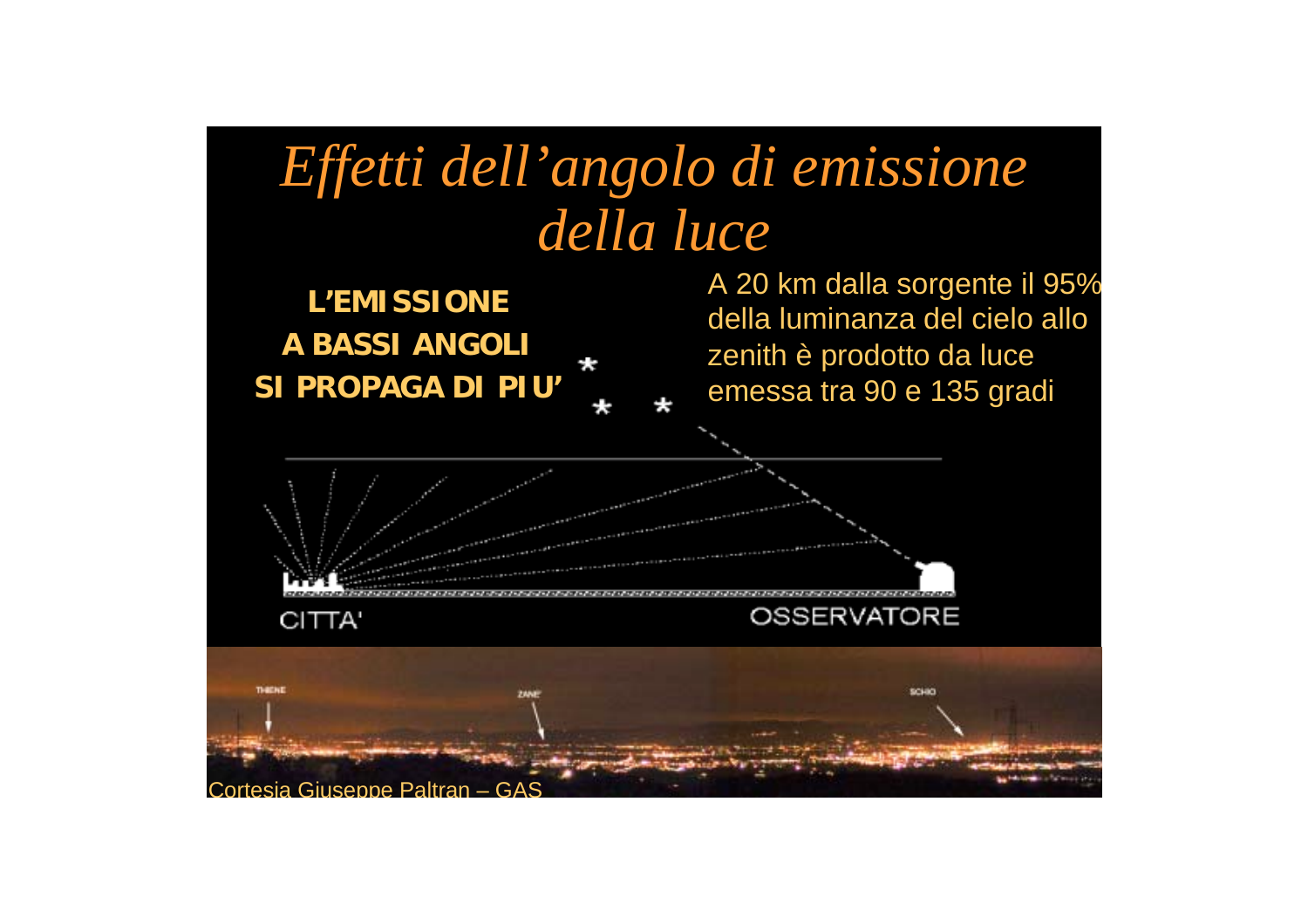#### $2.3.4$  Luminanza

È una grandezza impiegata per valutare l'intensità luminosa prodotta (o riflessa) dà una superficie, così come appare all'osservatore.

La haminanza di una superficie infinitesima in una determinata direzione viene definita come il rapporto tra l'intensità luminosa da essa emessa in tale direzione è la sua area apparente (ossia la proiezione dell'area della superficie infinitesima su un piano perpendicolare alla direzione stessa, figura 2.11), ovvero

$$
L = dI/dA \cos\beta \tag{2.11}
$$



Figura 2.11 - Luminanza

P. Palladino, Lezioni di illuminotecnica, Tecniche Nuove, 2002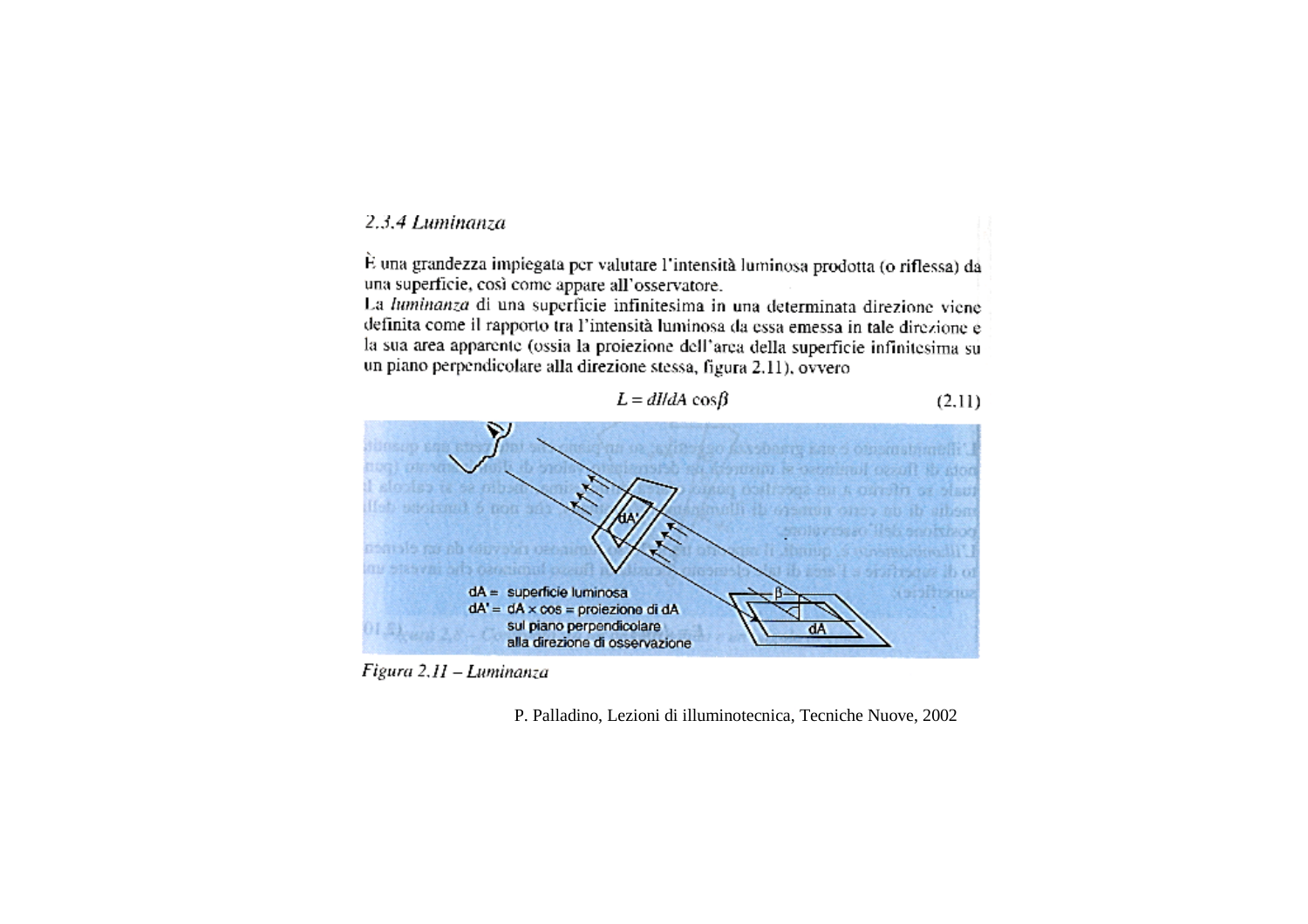*Significato dei limiti alla intensità luminosa emessa sopra i 90 gradi nel caso di una strada*

| Angolo                                                                   | $ 95 \text{ grad}$                                                           | $\vert 100 \text{ gradi} \vert 110 \text{ gradi} \vert$ |  |
|--------------------------------------------------------------------------|------------------------------------------------------------------------------|---------------------------------------------------------|--|
| Intensità media in senso<br>longitudinale di un<br>campione di 21 strade | $\vert 2.0 \text{ cd/klm} \vert 4.0 \text{ cd/klm} \vert 7.8 \text{ cd/klm}$ |                                                         |  |
|                                                                          |                                                                              |                                                         |  |

In senso trasversale l'intensità della luce emessa dalla strada è molto più piccola

Quindi se vogliamo che l'effetto inquinante degli apparecchi sia piccolo (10%) rispetto a quello delle superfici il limite alla loro intensità luminosa sopra i 90 gradi deve essere di **qualche decimo** di candela per kilolumen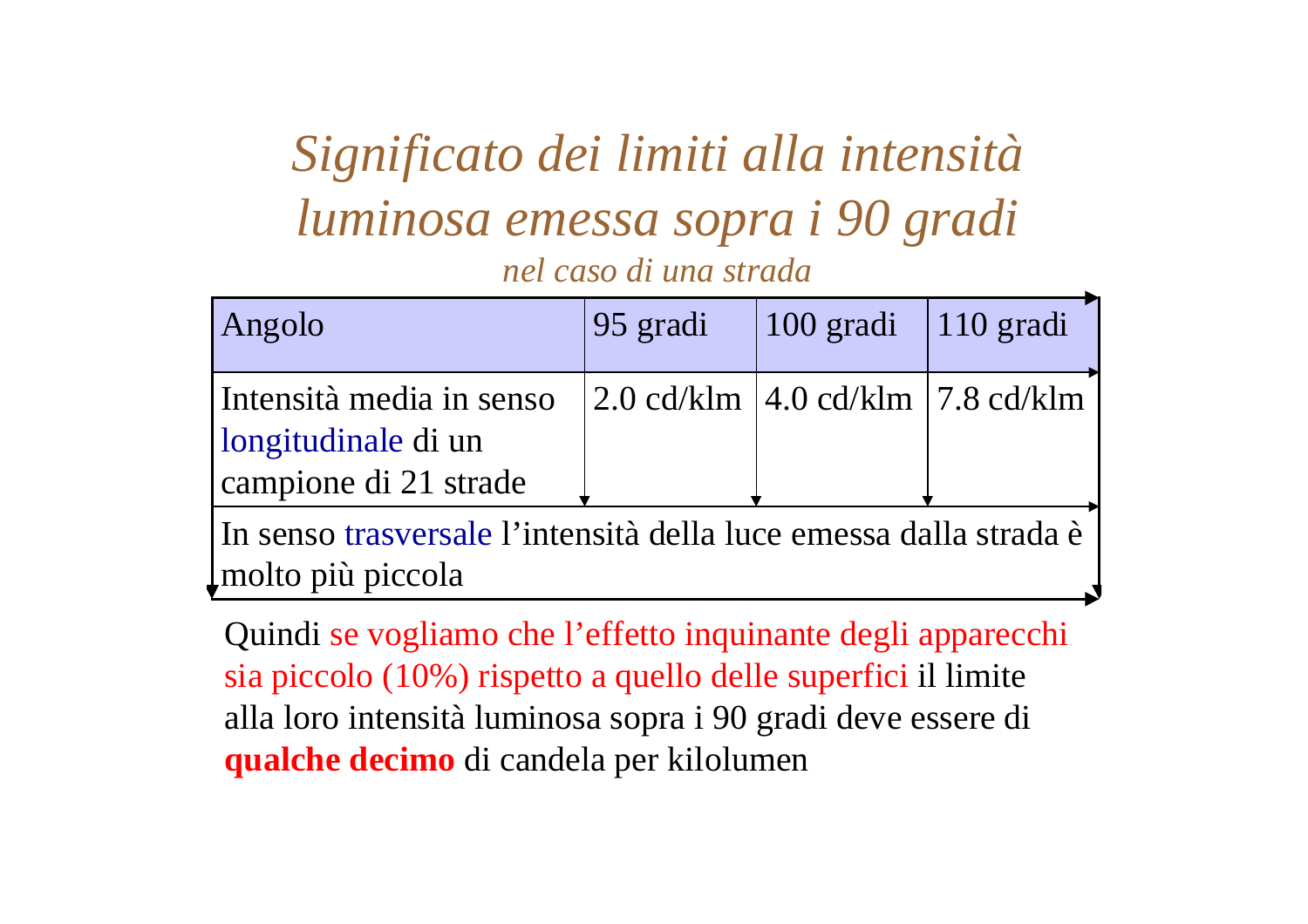| Limiti all'intensità della luce emessa dagli<br>apparecchi in impianti nuovi | $>90$ gradi           | $>95$ gradi        |
|------------------------------------------------------------------------------|-----------------------|--------------------|
| Lombardia LR 22/2000                                                         | 0 cd/klm $\pm$ 0.5    |                    |
| <b>PDL 696</b><br>in generale<br>se corretto l'errore di stampa              | $0 \text{ cd/klm}$    |                    |
| Lazio LR 23/2000 - PDL 2403<br>stradale aree prot.                           | $0 \text{ cd/klm}$    |                    |
| Lazio LR 23/2000 - PDL 2403<br>lanterne aree prot.                           | $2 \text{ cd/klm}$    | $0 \text{ cd/klm}$ |
| Lazio LR 23/2000 - PDL 2403<br>stradale/lanterne                             | 5 cd/klm              | $0 \text{ cd/klm}$ |
| Lazio LR 23/2000 - PDL 2403<br>torri-faro                                    | $10 \text{ cd/k}$ lm  | $0 \text{ cd/klm}$ |
| <b>PDL 696</b><br>torri-faro                                                 | $10 \text{ cd/klm}$   |                    |
| globi, lanterne<br><b>PDL 696</b><br>(già esistenti?)                        | $15 \text{ cd/klm}$   |                    |
| Lazio LR 23/2000 - PDL 2403<br>arredo urbano aree pr.                        | $25 \text{ cd/klm}$   | 5 cd/klm           |
| Lazio LR 23/2000 - PDL 2403<br>arredo urbano                                 | 35 cd/klm             | 5 cd/klm           |
| globi, lanterne<br>PDL 696<br>(già esistenti?)                               | 30 cd/klm             |                    |
| Per confronto: intensità di una lampadina nuda                               | $79.6 \text{ cd/klm}$ |                    |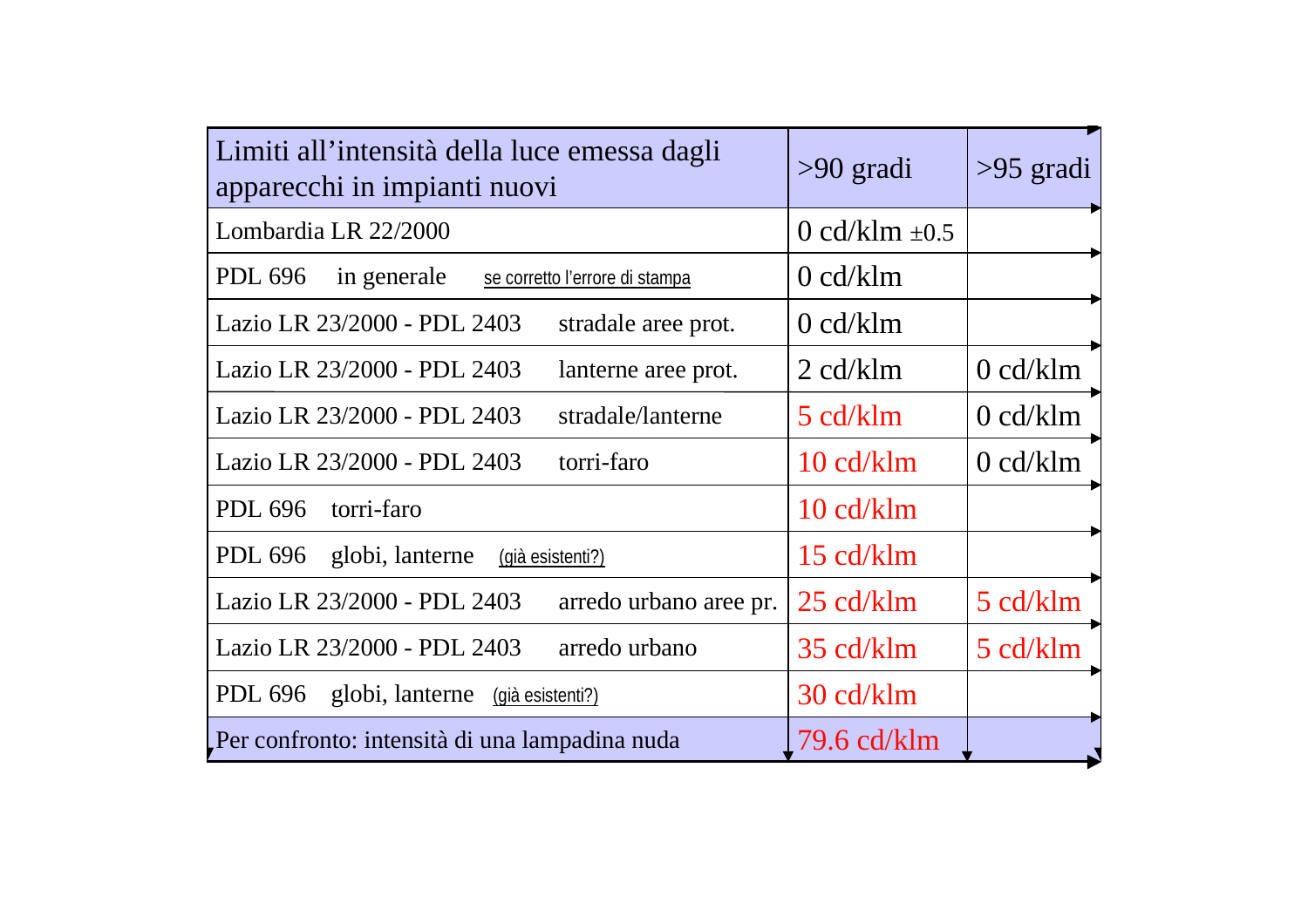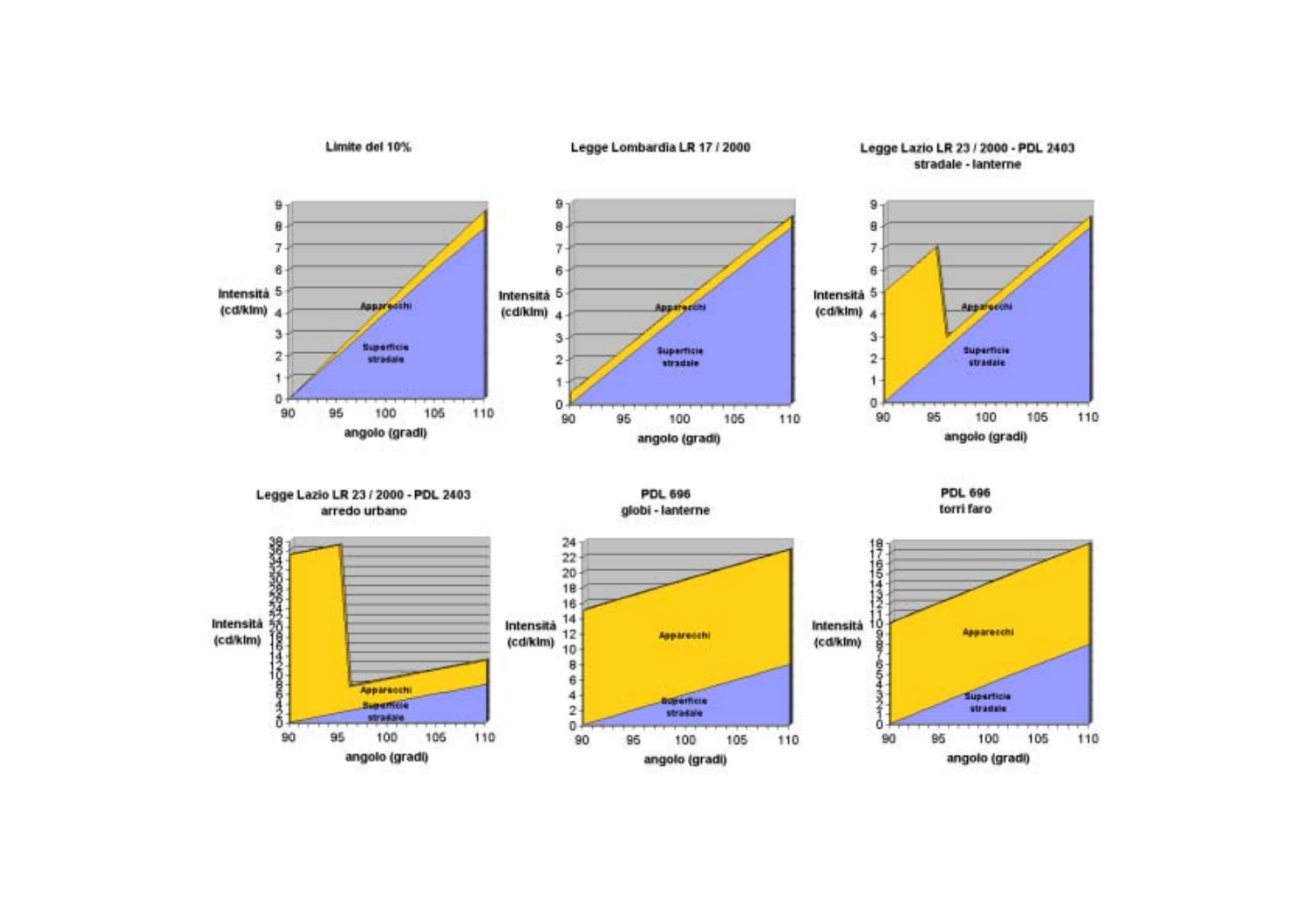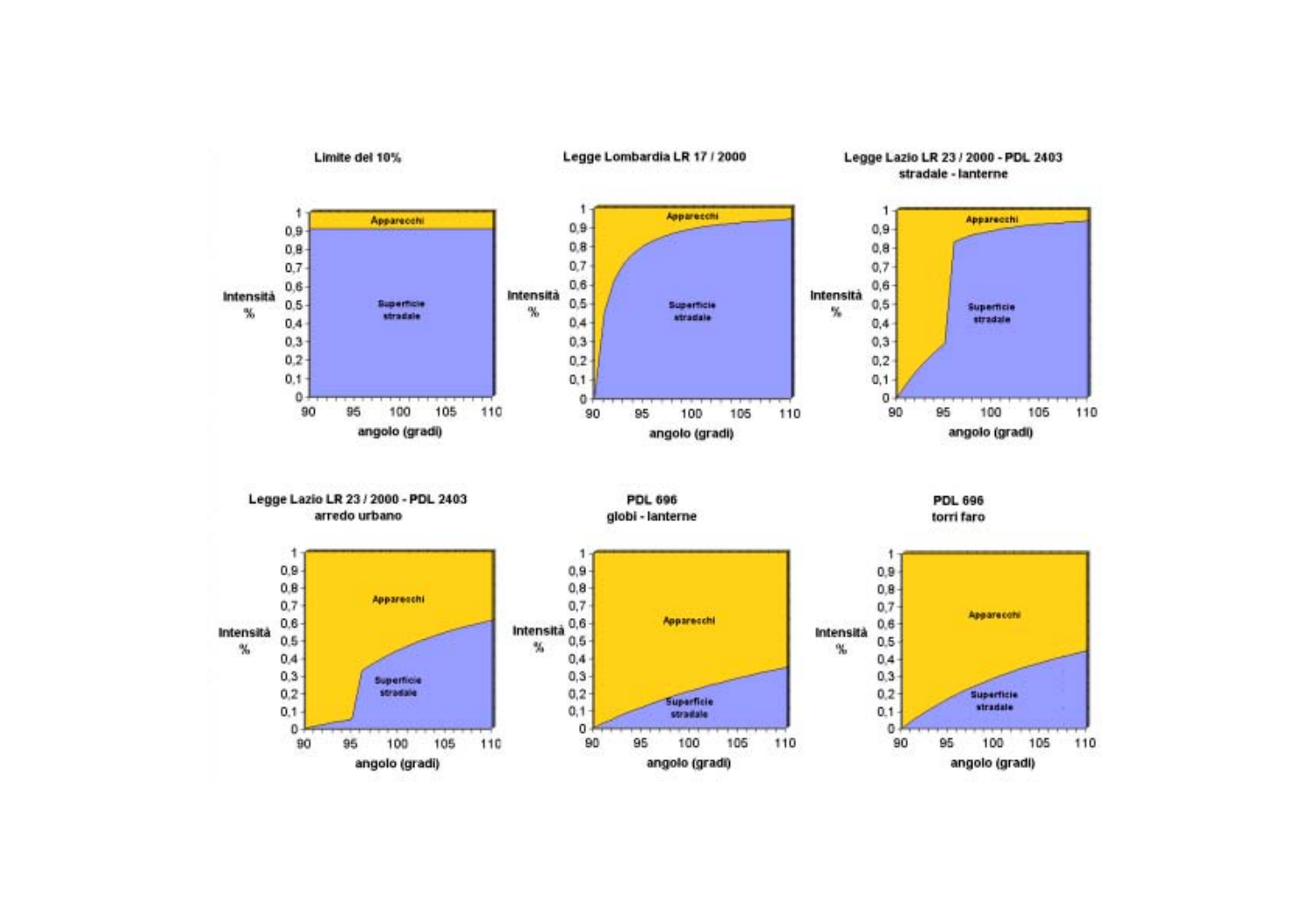

#### Cut-off (CIE) **Dua Ditre 90 gradi: <10 cd/klm** Oltre 80 gradi: <30 cd/klm



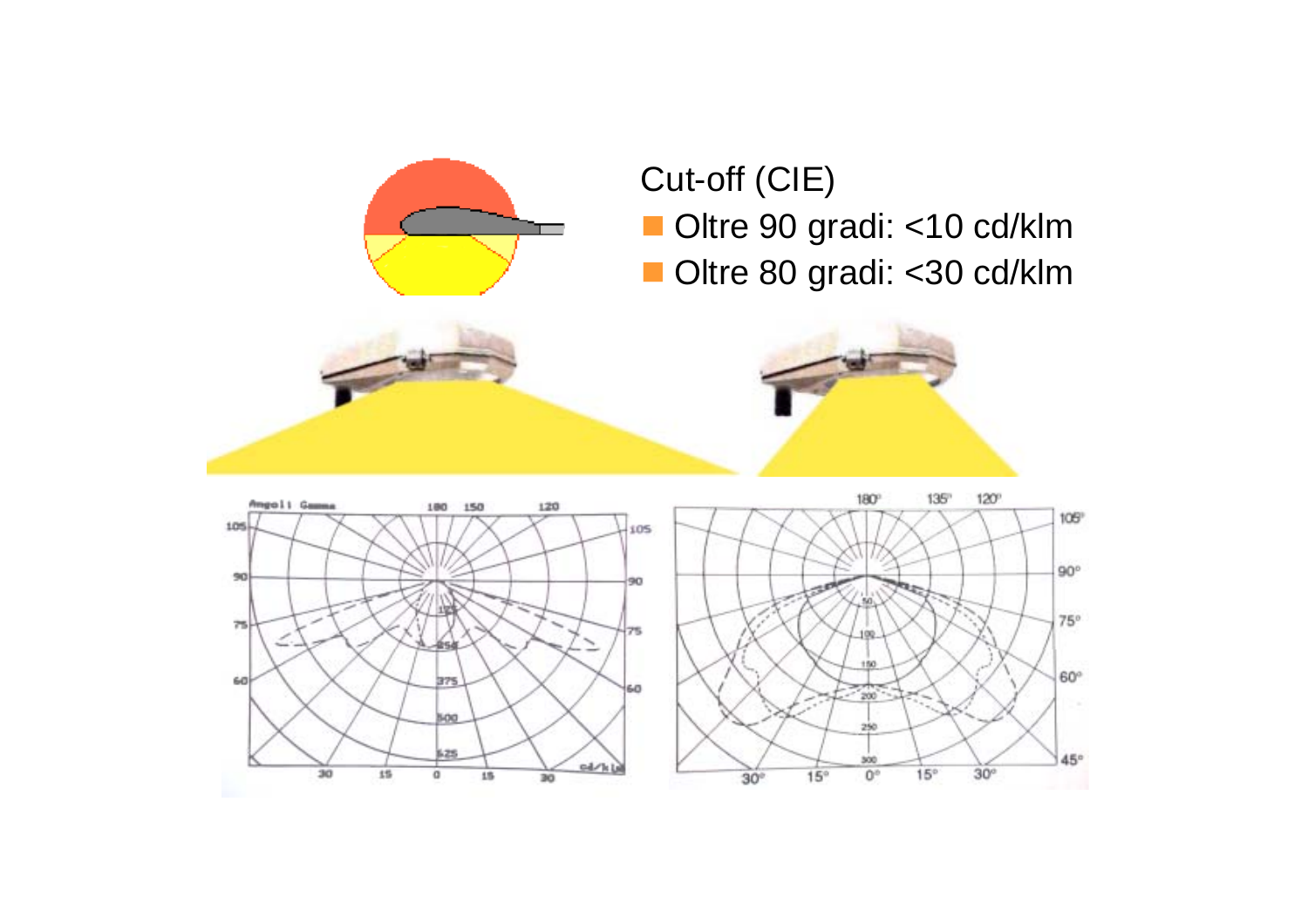### *Rendimento e rendimento effettivo*

| tipo di apparecchio                                 | rendimento<br>(efficienza) | rendimento rendimento | verso l'alto verso il basso |
|-----------------------------------------------------|----------------------------|-----------------------|-----------------------------|
| Lampada nuda                                        | 100%                       | 50%                   | 50%                         |
| Globo                                               | 85%                        | 45%                   | 40%                         |
| Rifrattore prismatico<br>lampada 150W NaHP tubolare | 81%                        | $3\% - 5\%$           | <78%                        |
| Vetro piano<br>lampada 150W NaHP tubolare           | 78%                        | $\sim 0\%$            | 78%                         |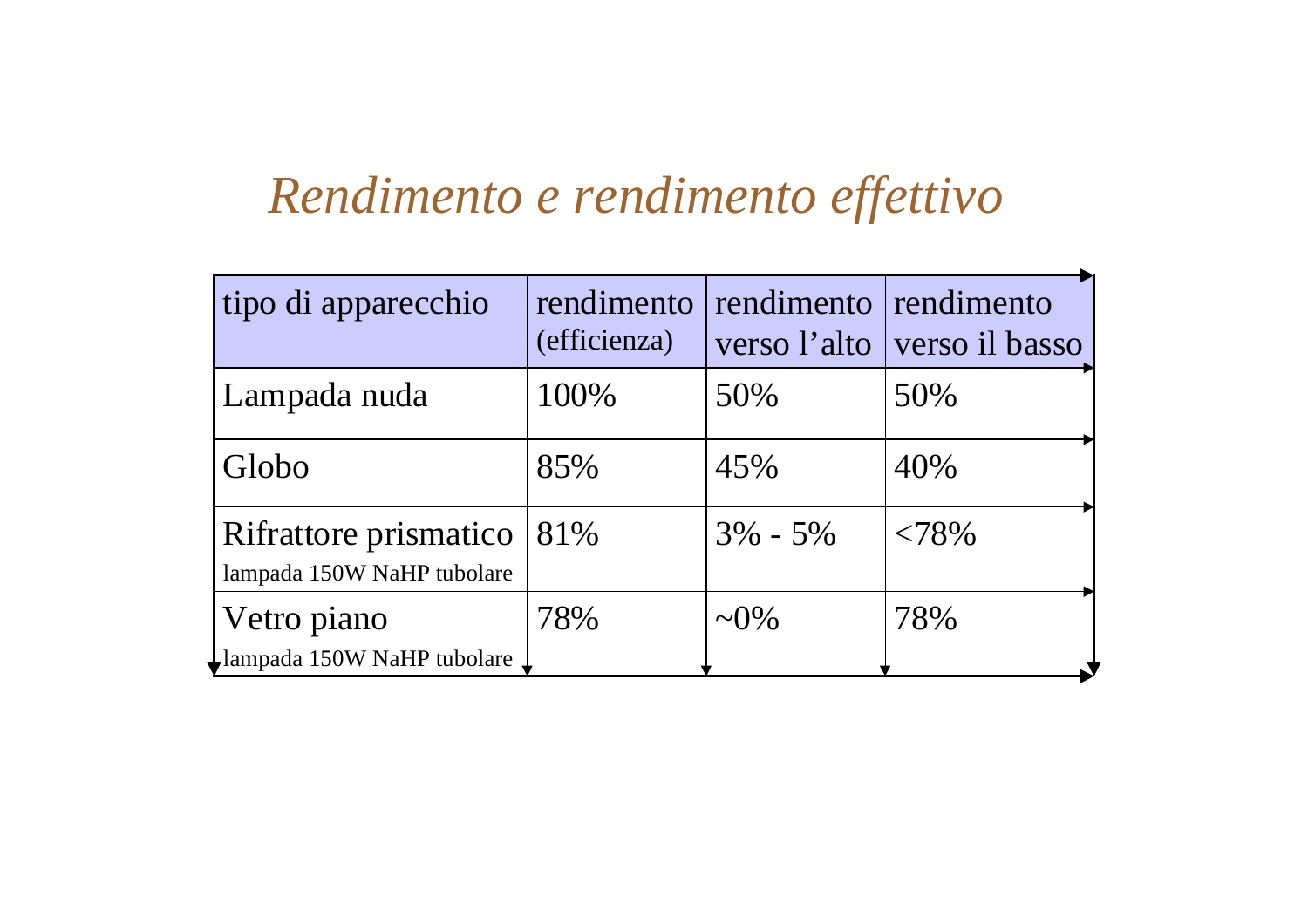Roadpollution: a software to evaluate and understand light pollution from road lighting Meeting CIE Division 4 TC 4-21 28 Sept-3 Oct 2002, IEN Torino

**Pierantonio Cinzano**

*Universita` di Padova, Padova, Italy*

*Istituto di Scienza e Tecnologia dell'Inquinamento Luminoso (ISTIL), Thiene, Italy*

*email:cinzano@lightpollution.it*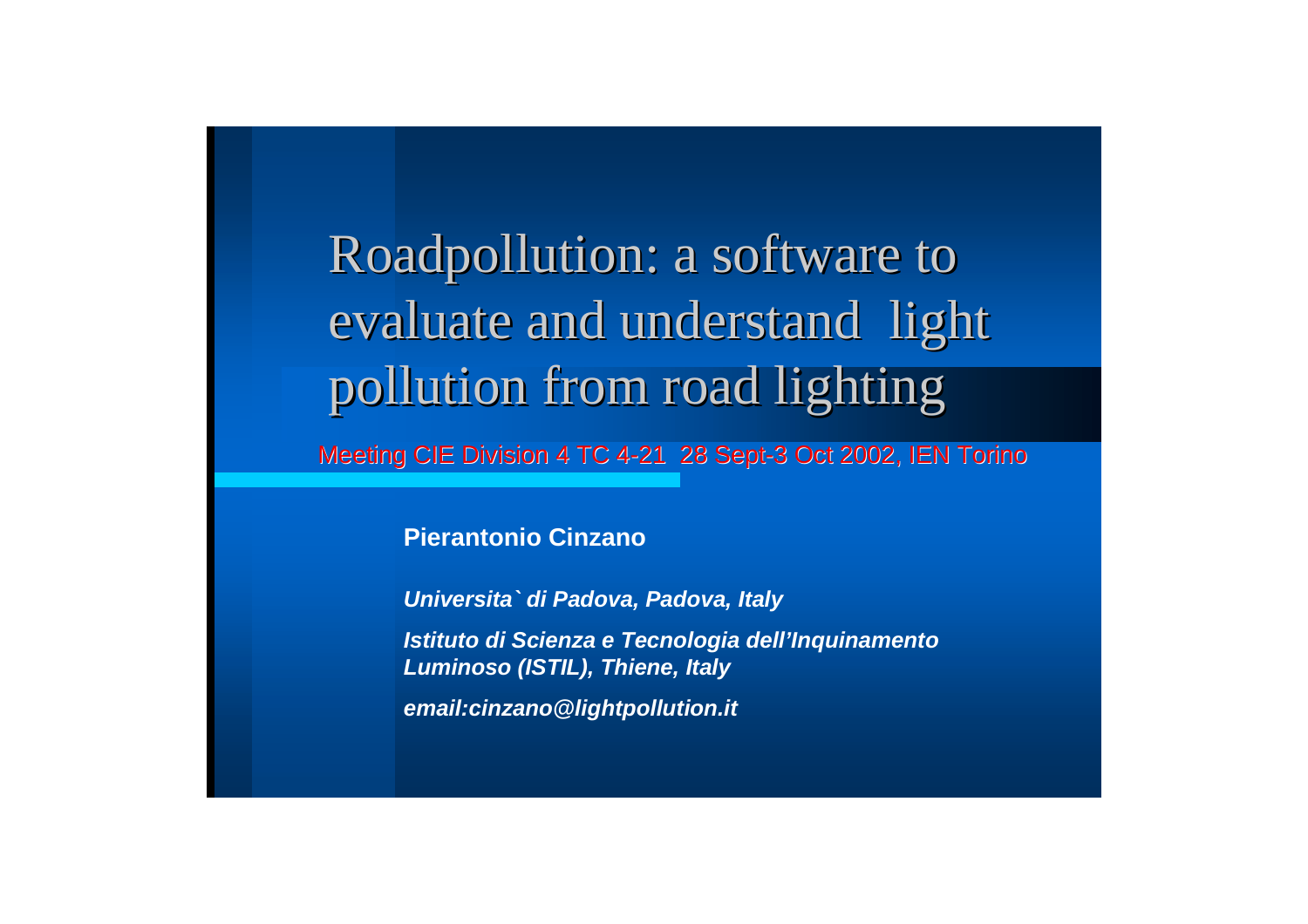#### **Methods**

**INPUT • Road parameters & luminaire photometry • Road design computation (UNI10439)** 

**⊘UTPUT ● Road lighting data** 

- **Parameters related to energy saving**
- **Integrated upward light parameters**
- **Parameters dependent on the direction of emission of the light**
- **Parameters related to scattering (along light paths via Garstang models)**
- **Reflected light by road (Gillet et al. 2002) and surfaces outside of the road (estimate)**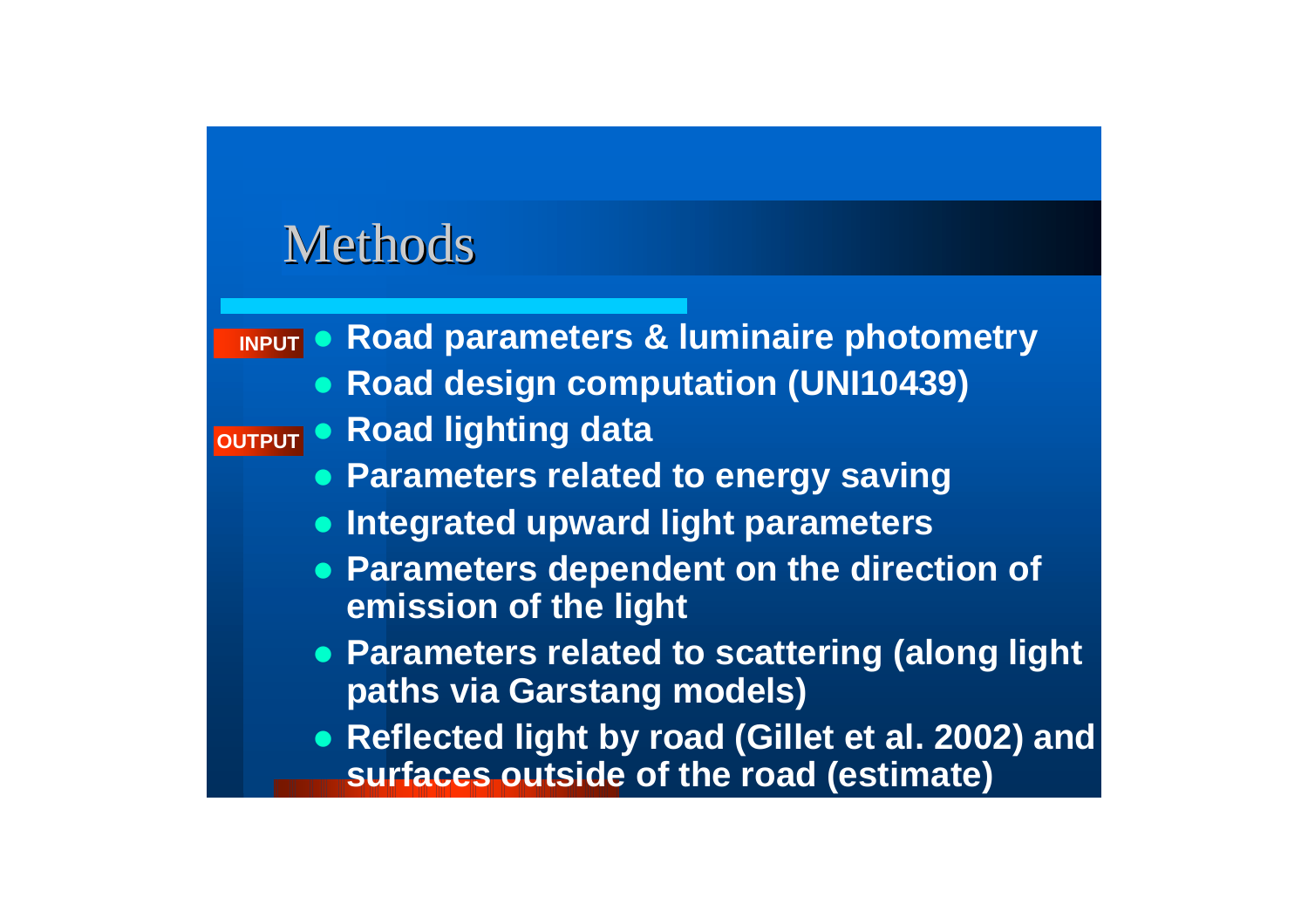## An application

" **5 road installations: ULOR\_inst = 2.2%,0.2%,** ≈**0%**  $\bullet$  **searching at our best for the minimum installed flux per unit length and the maximum pole spacin g** "**Average maintained luminance**  ≈**1cd/klm** "**Overall uniformity U 0**≥**0.4** "**Lengthwise uniformity Ul**≥**0.5** "**Threshold index TI**≤ **15%**"**Lumen depreciation factor 0.8 • C2 standard road surface** "**Road width 7 m**"**Overhang free** "**No tilt**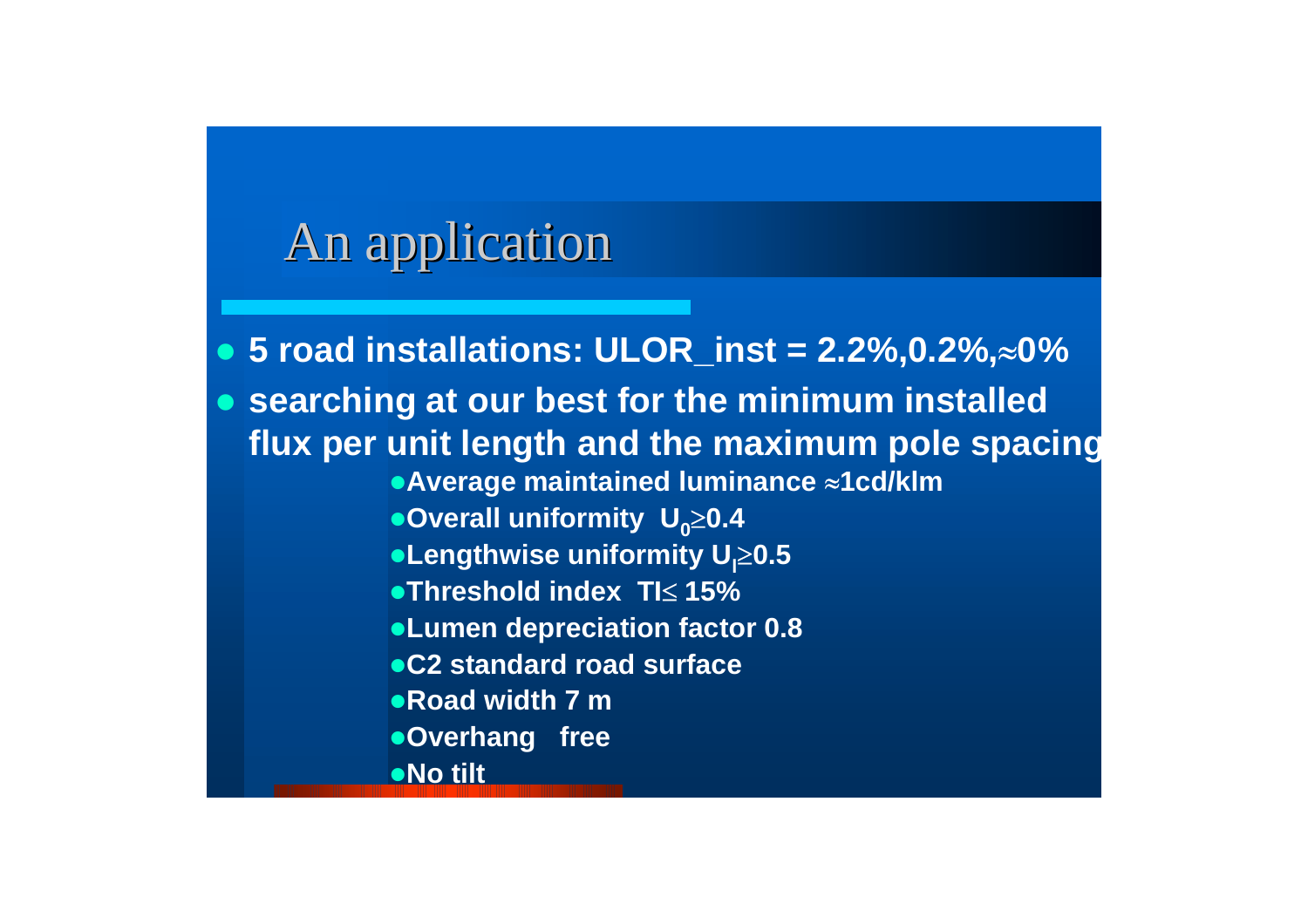| <b>DESIGN PARAMETERS</b>                                                         |                    |                                |                 |            |            |
|----------------------------------------------------------------------------------|--------------------|--------------------------------|-----------------|------------|------------|
| code number                                                                      | 09170114           | 09170102                       | 09170043        | 09162356   | 09170209   |
| <b>luminaire kind</b>                                                            | prismatic<br>glass | convex<br>transparent<br>glass | flat glass      | flat glass | flat glass |
| lamp flux (klm)                                                                  | 11                 | ĬЗ                             | 15              | 10.8       | 7.5        |
| pole spacing (m)                                                                 | 36                 | 41                             | 42              | 35         | 28         |
| luminaire height (m)                                                             | 8                  | 8                              | 12 <sup>2</sup> | 10         | 8          |
| lamp                                                                             | <b>HQL</b>         | SON-T                          | NAV-T           | NAV-T      | NAV-T      |
| ROAD PARAMETERS (luminaires at right/luminaires at left)                         |                    |                                |                 |            |            |
| average maintained luminance                                                     | 1.0/1.0            | 1.0/1.0                        | 1.0/1.0         | 1.0/1.0    | 1.0/1.0    |
| overall uniformity U_0                                                           | 0.4/0.5            | 0.4/0.4                        | 0.5/0.4         | 0.5/0.4    | 0.5/0.4    |
| lengthwise uniformity U_L                                                        | 0.5/0.5            | 0.5/0.5                        | 0.5/0.6         | 0.5/0.6    | 0.5/0.7    |
| max threshold increment TI%                                                      | 10.4/11.0          | 13.6/9.6                       | 6.3/9.0         | 6.8/9.9    | 6.8/9.9    |
| <b>ENERGY SAVING PARAMETERS</b>                                                  |                    |                                |                 |            |            |
| average luminance coefficient (luminance<br>per unit illuminance) (10^-2 cd/klm) | 89                 | 68.2                           | 93              | 91         | 87         |
| used fraction of the lamp flux %                                                 | 35.4               | 40.7                           | 28.6            | 33.5       | 40.9       |
| wasted fraction of the downward flux %                                           | 51.0               | 51.9                           | 61.6            | 54.9       | 45.0       |
| light output ratio of the luminaire LORL %                                       | 71                 | 84.9                           | 74              | 74         | 74         |
| luminaires per km                                                                | 27.7               | 24.4                           | 23.8            | 28.6       | 35.7       |
| installed lamp flux per unit length (lm/m)                                       | 306                | 317                            | 357             | 309        | 268        |
| installed lamp flux per unit area (lm/m^2)                                       | 44                 | 45                             | 51              | 44         | 38         |
|                                                                                  |                    |                                |                 |            |            |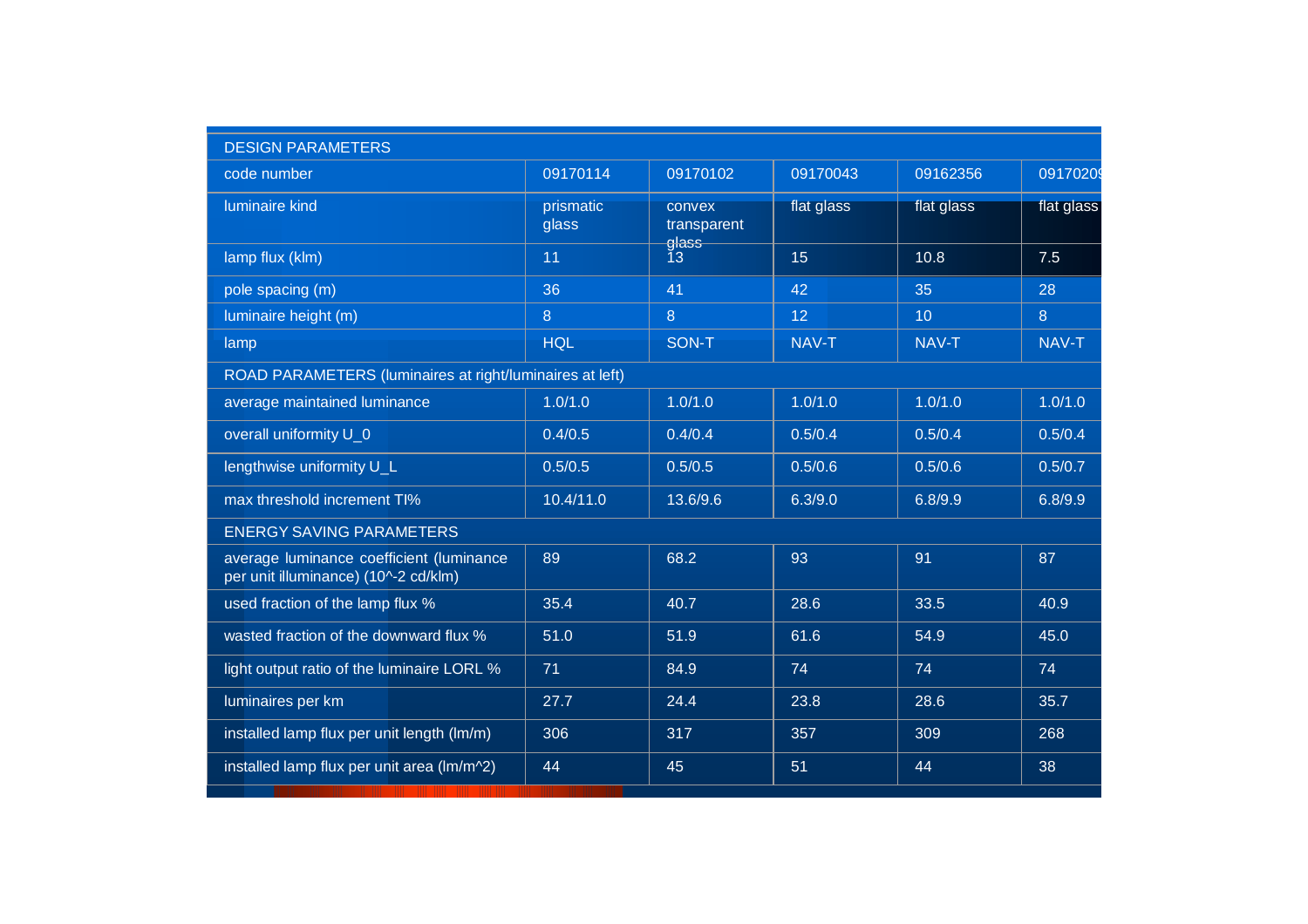## Some comments ...by the way

- For the same pole height, the installation with flat glass fixtures results the less consuming (only 268 lm/m) due to his minor wasting of light out o the road. This likely depends on the more concentrated emission of these specific fixtures on the plane perpendicular to the road axis. The installed flux per unit road length seems depending mainly on the fraction of ligh wasted out of the road (I.e. on the good design) rather than on the throw.
- However the number of luminaires per unit road length is the larger one Number of luminaires and installed flux per unit road length seems to be conflicting. E.g. using 1/3 less luminaires we would spend 1/3 more ligh flux. However saved energy pay the installation cost.
- The number of luminaires per km of the flat glass installation is only 3% larger than that of the prismatic glass installation, when comparing installations with the same installed flux per km and same luminance
- An accurate design seems more important than the kind of glass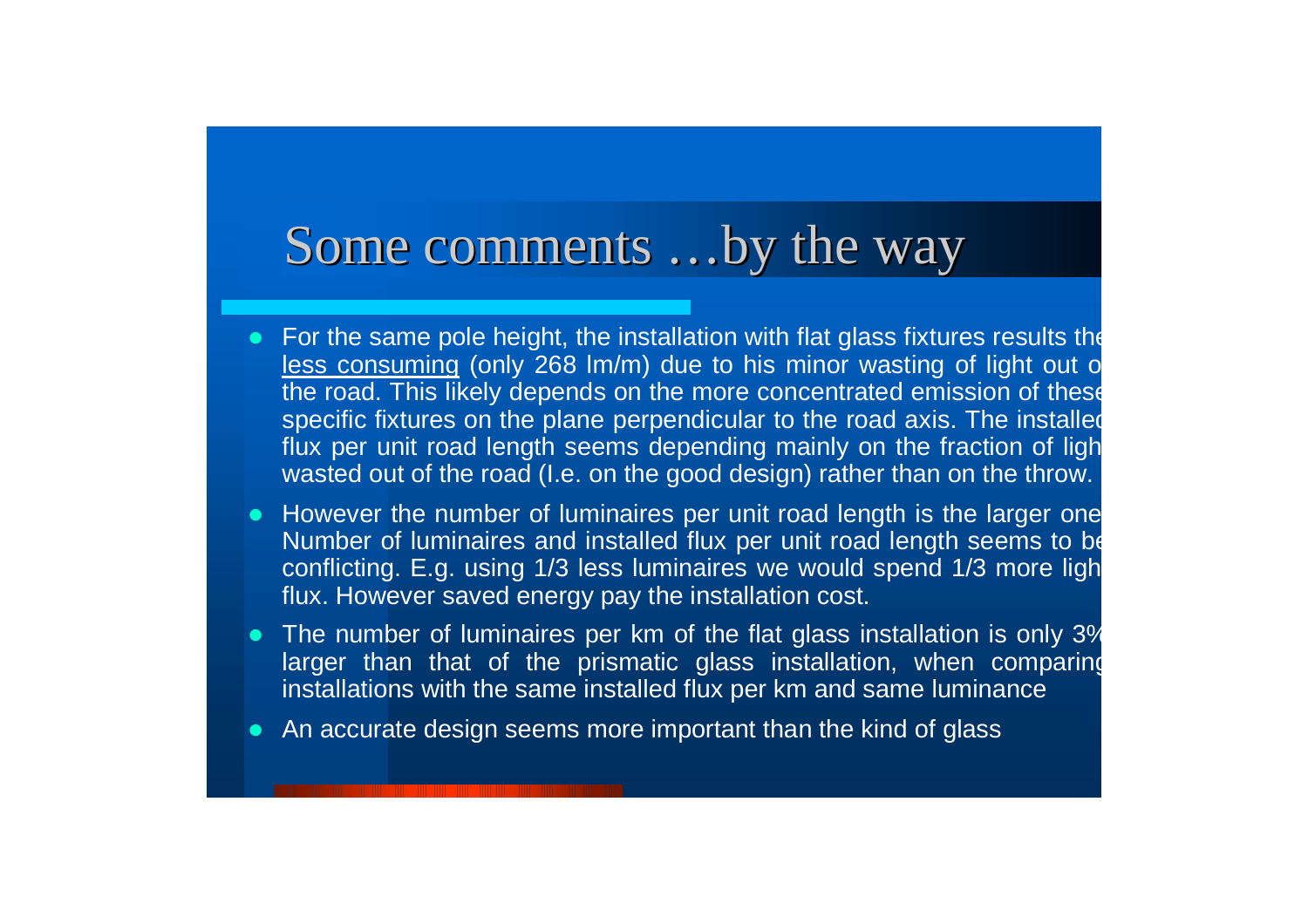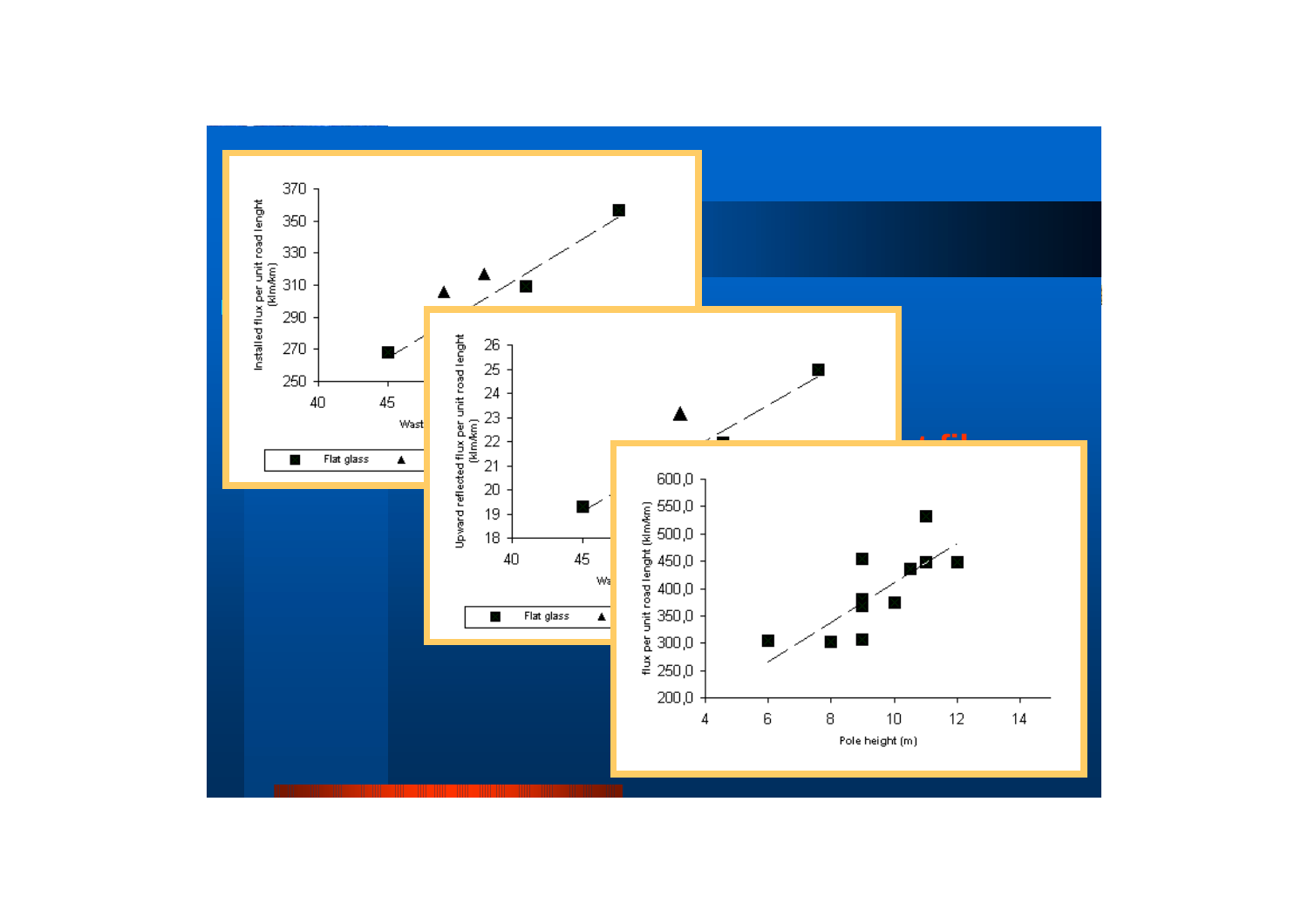**I compared the installed light flux per unit road length with the light flux wasted outside of the road surface by the lighting installations in the sample of the paper:**

**Remande, C. (Syndicat de l'Eclairage Francais) Pollution and harmful effects: high performance lights can overcome these**

I obtained the installed light flux per km from the column "Lamps (1)" of his tables 4, 5 and 6. I obtained from his figure 3 the light flux reflected upward by areas surrounding the road (called by him "flux reflected by the environment"). Due to the resolution of the figure 3 there is some approximation on the last numbers but they are sufficient for our purposes. On page 9 Ramande wrote that the reflection coefficient adopted by him "for the whole of the ground except the road surface" was 5%, so we obtained back the light flux wasted outside of the road dividing the "flux reflected by the environment" by 0.05. Then I plotted them in figure A.

It is easy to see that the sample of Ramande follows very well the same tendency shown both by the sample in the paper of Cinzano (2002) and by the sample of 12 prismatic and curved glass installations in my presentation:

The larger the fraction of the downward light flux wasted outside of the road the larger the installed light flux per unit road surface. See that paper for a deeper discussion.

In conclusion, the differences in the installed flux per unit road surfaces that Ramande found in his sample of installations are likely depending on the lighting design, which produces different quantities of light wasted outside of the road (transversally to the road axis), rather than by the differences in throw along the road axis between flat-glass fixtures, prismatic glass fixtures and the other kinds of fixtures.

Ramande seems somehow to notice this behaviour when at page 12 he says "The more high-performance in optics in luminance, the less significant the reflected flux will be".

References: Cinzano, P. 2002, Light pollution by luminaires in roadway lighting, preliminary draft



Figure A, Installed light flux per unit road surface compared with the light flux wasted outside the road surface.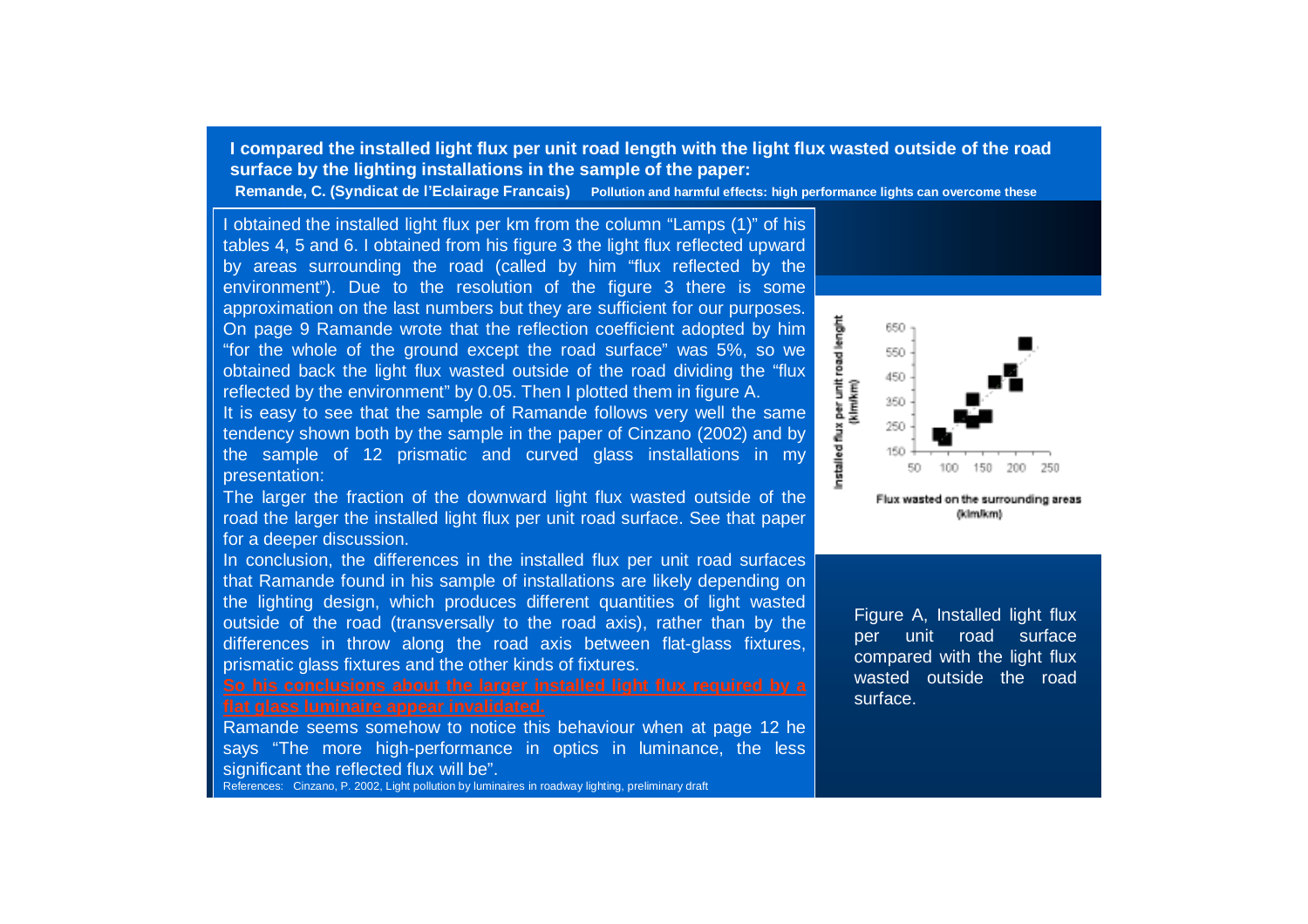#### **ENERGY CONSERVATION ANDLIMITATION OF LIGHT POLLUTION**

**P. Soardo (CNR), L. Fellin (University of Padua), P. Iacomussi (IEN), G. Rossi (IEN)**

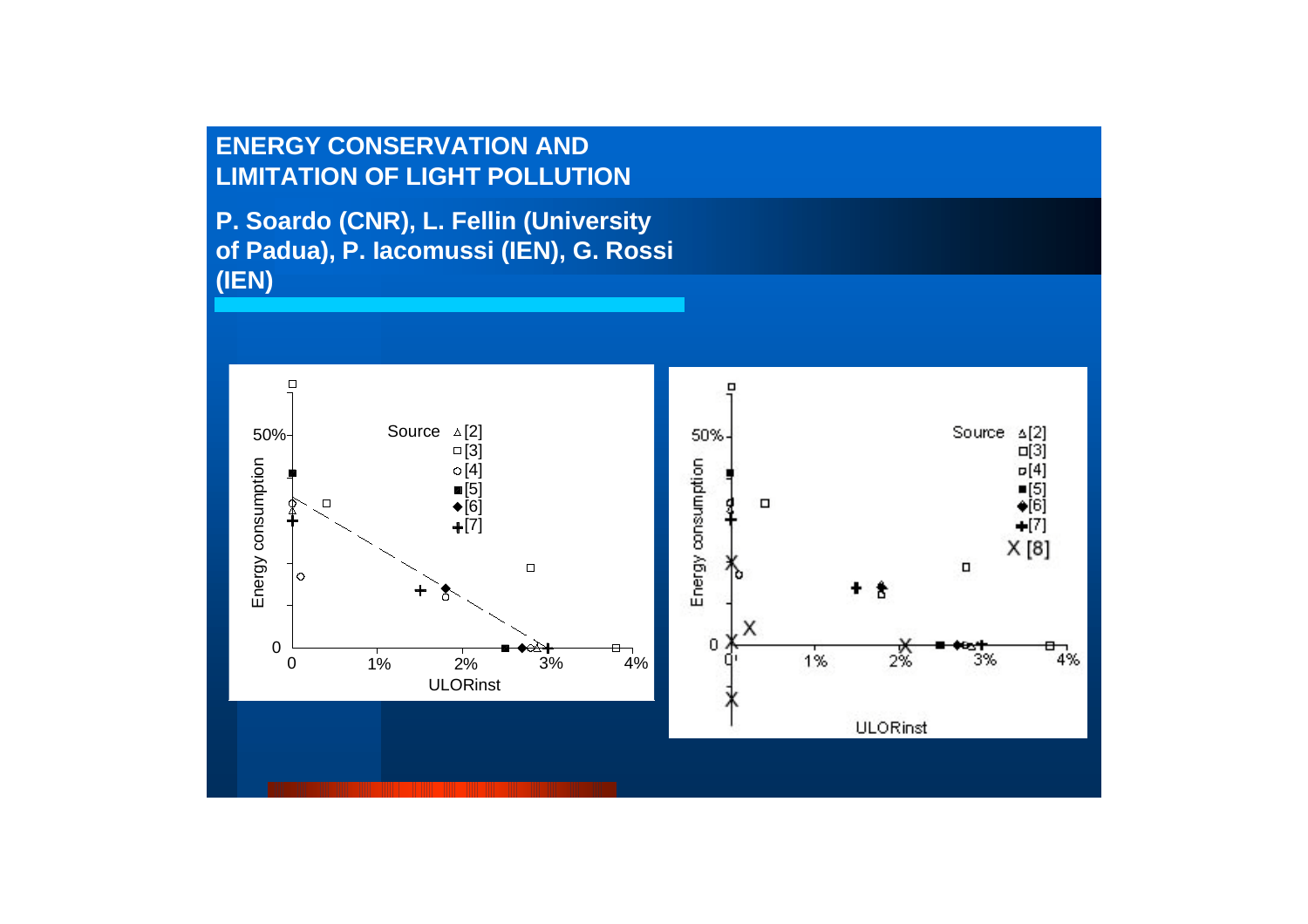## Preliminary results: direct light

| upward light output ratio ULOR (calc) %                         | 1.6 | 0.17      |
|-----------------------------------------------------------------|-----|-----------|
| upward flux ratio UFR <sub>luminaire</sub> %                    | 2.2 | 0.2       |
| road upward flux ratio UFR <sub>road</sub> %                    | 3.7 | 3.8       |
| increase of upflux ratio due to direct emission %               | 60  | 5.3       |
| increase of scattered light due to direct emission %            | 85  | <b>NA</b> |
| increase of low-angles upward flux due to direct emission %     | 167 | 16        |
| increase of low-angles scattered light due to direct emission % | 212 | 21        |

" **Luminaires with upward flux factors apparently as small as 0.2% and 2.2% produces increases of scattered light at low elevations of the order of 20% and 200%.**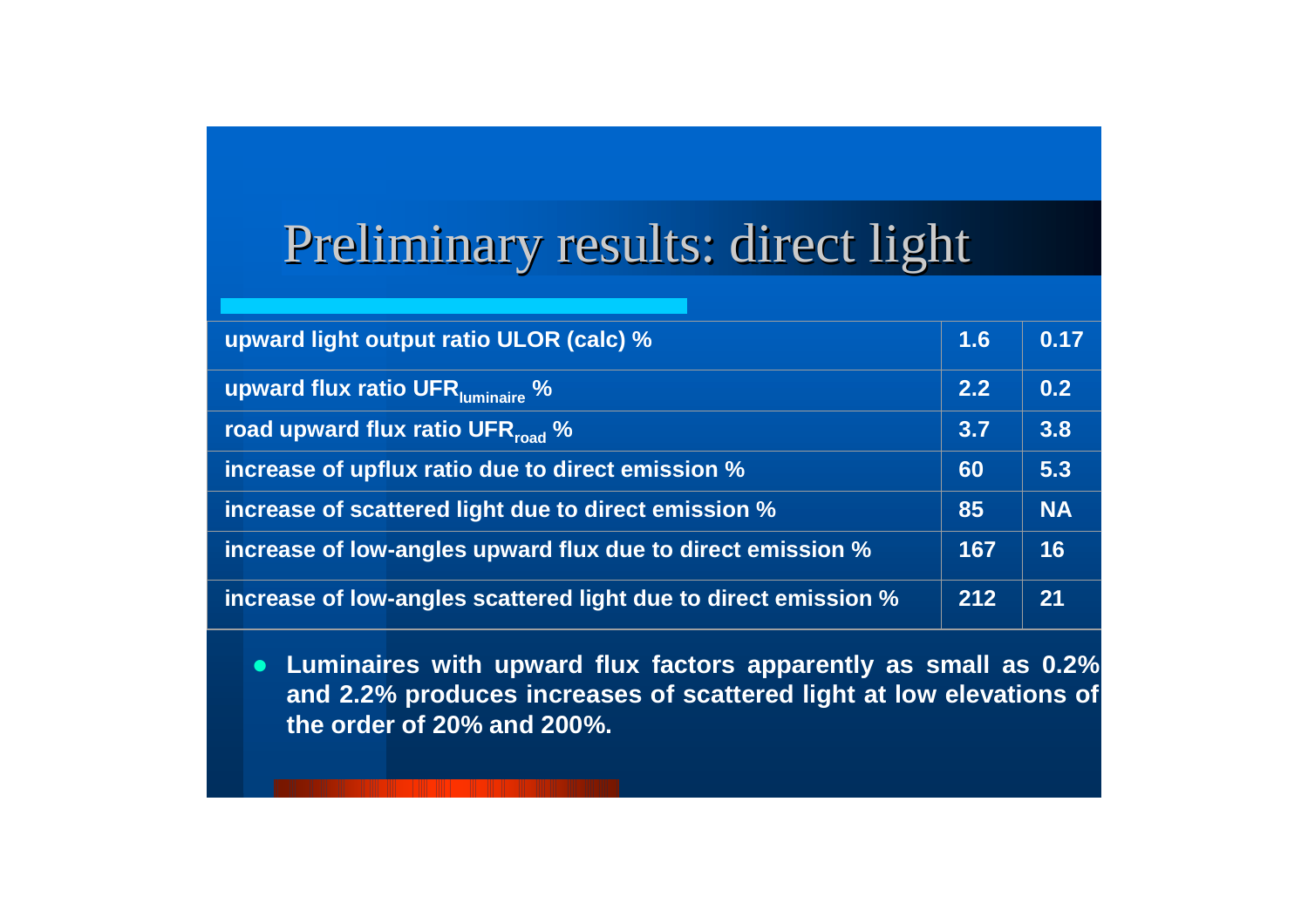## Preliminary results: road reflected light

| installed lamp flux per unit length<br>(lm/m) | 306              | 317  | 357  | 309  | 268  |
|-----------------------------------------------|------------------|------|------|------|------|
| road upward flux ratio UFR <sub>road</sub> %  | 3.7 <sub>1</sub> | 3.8  | 2.9  | 3.4  | 4.2  |
| road upward flux (lm/m)                       | 1132             | 1204 | 1035 | 1050 | 1125 |

- **•** The *road upward flux ratio* can be misleading. Installations could **show an increasing road upward flux ratio but a decreasing installed lamp flux per unit road length, so the upward flux does not changes.**
- $\bullet$  **Our flat glass luminaires produces slightly less road upward flux than the other two kinds (even 10-15% at the same pole height), just the opposite of what has been frequently claimed.**
- $\bullet$ **Low angles road intensity depends on the required luminance**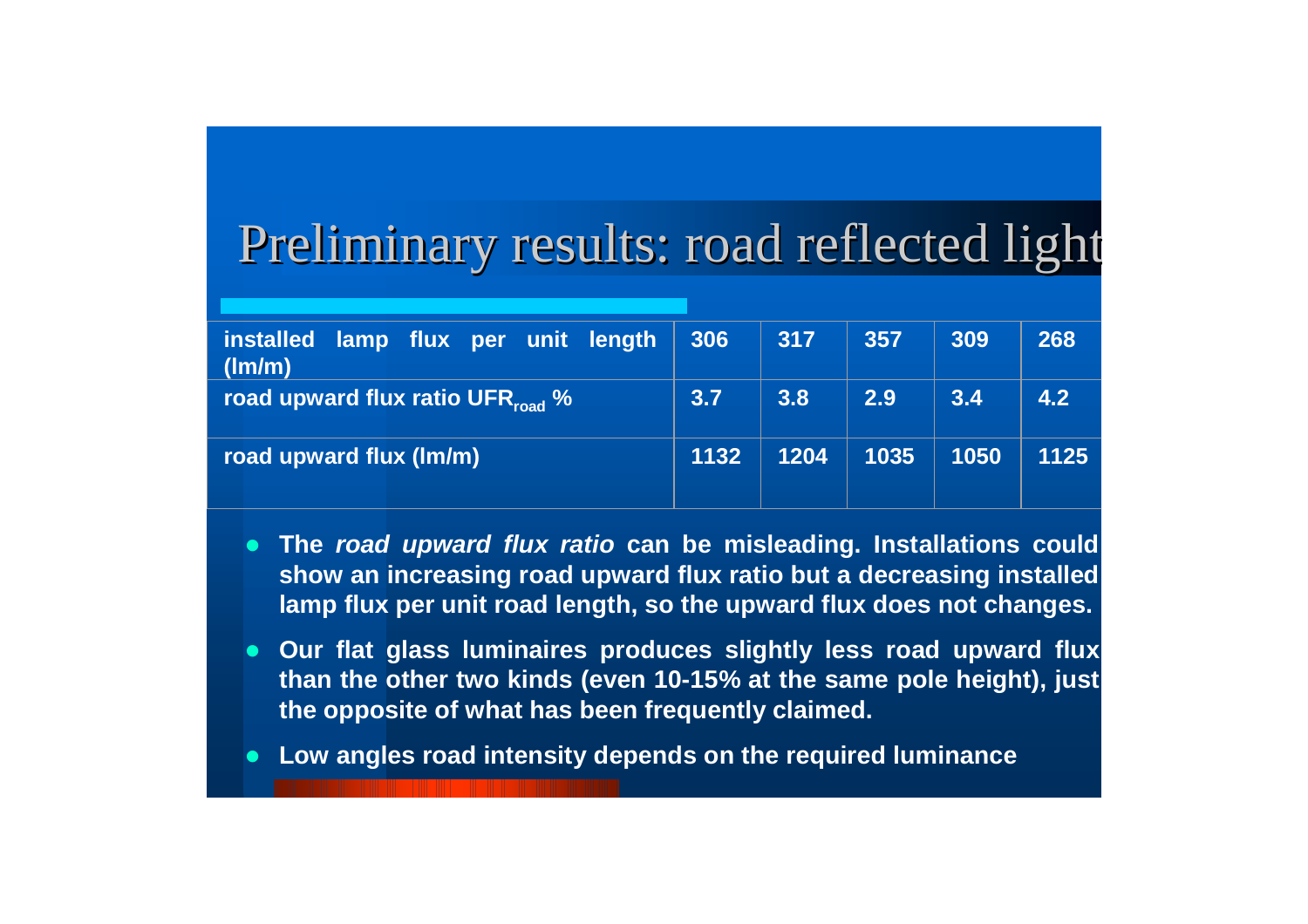## Preliminary results: out of road refl.

| upward flux ratio UFR <sub>luminaire</sub> %                                                           | 2.2  | 0.2  | 0    | $\bf{0}$ | 0    |
|--------------------------------------------------------------------------------------------------------|------|------|------|----------|------|
| road upward flux (lm/m)                                                                                | 1132 | 1204 | 1035 | 1050     | 1125 |
| increase of low angles scattered light due to direct + out-of-<br>road emission % (reflectivity=13.5%) | 348  | 170  | 227  | 172      | 114  |
| increase of low angles scattered light due to direct + out-of-<br>road emission % (reflectivity=7%)    | 280  | 95   | 113  | 86       | 57   |

- The upward flux due to reflection by out-of-road surfaces is strictly **depending on the wasted fraction of the downward flux which mus t be minimized as much as possible.**
- **•** For accurate installations, reflection of downward light wasted **outside the road can add to the low angles scattered flu x approximately another 60% - 110%, depending on the reflectivity**
- **•** The control of downward light wasted out of the road, i.e. the **control of the wasted flux ratio cannot be neglected, in particular in fully shielded installations**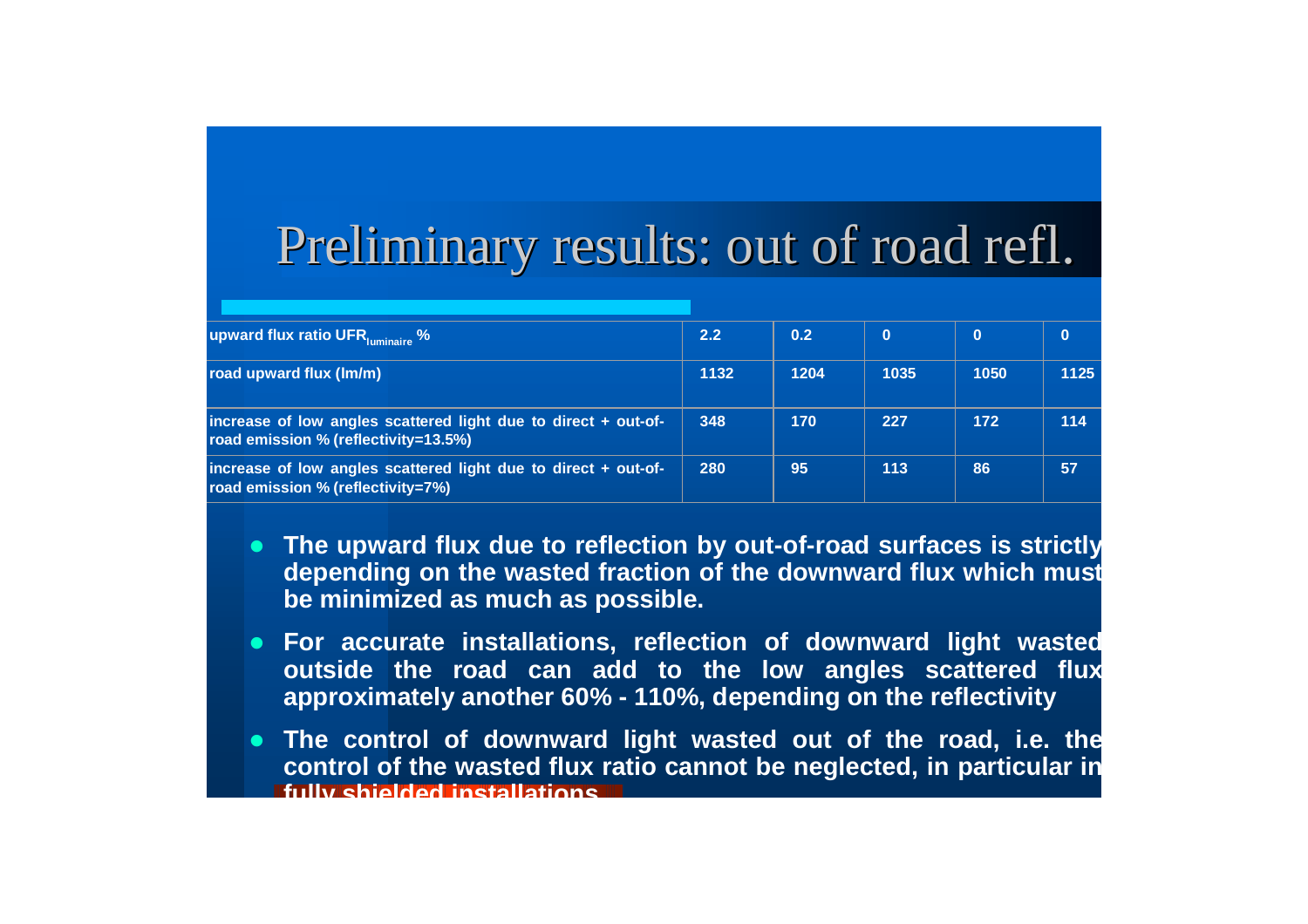#### Conclusion of this exercise:

- " **A luminaire with ULR=0.2% still add non negligible light pollution to the road (unavoidable) one. So fully shielded luminaires are needed.**
- **When we cut the direct spill light, the light reflected by surfaces outside of the road could remain (depending on their reflectance) a non negligible source of pollution even at low angles and should be limited with an accurate design.**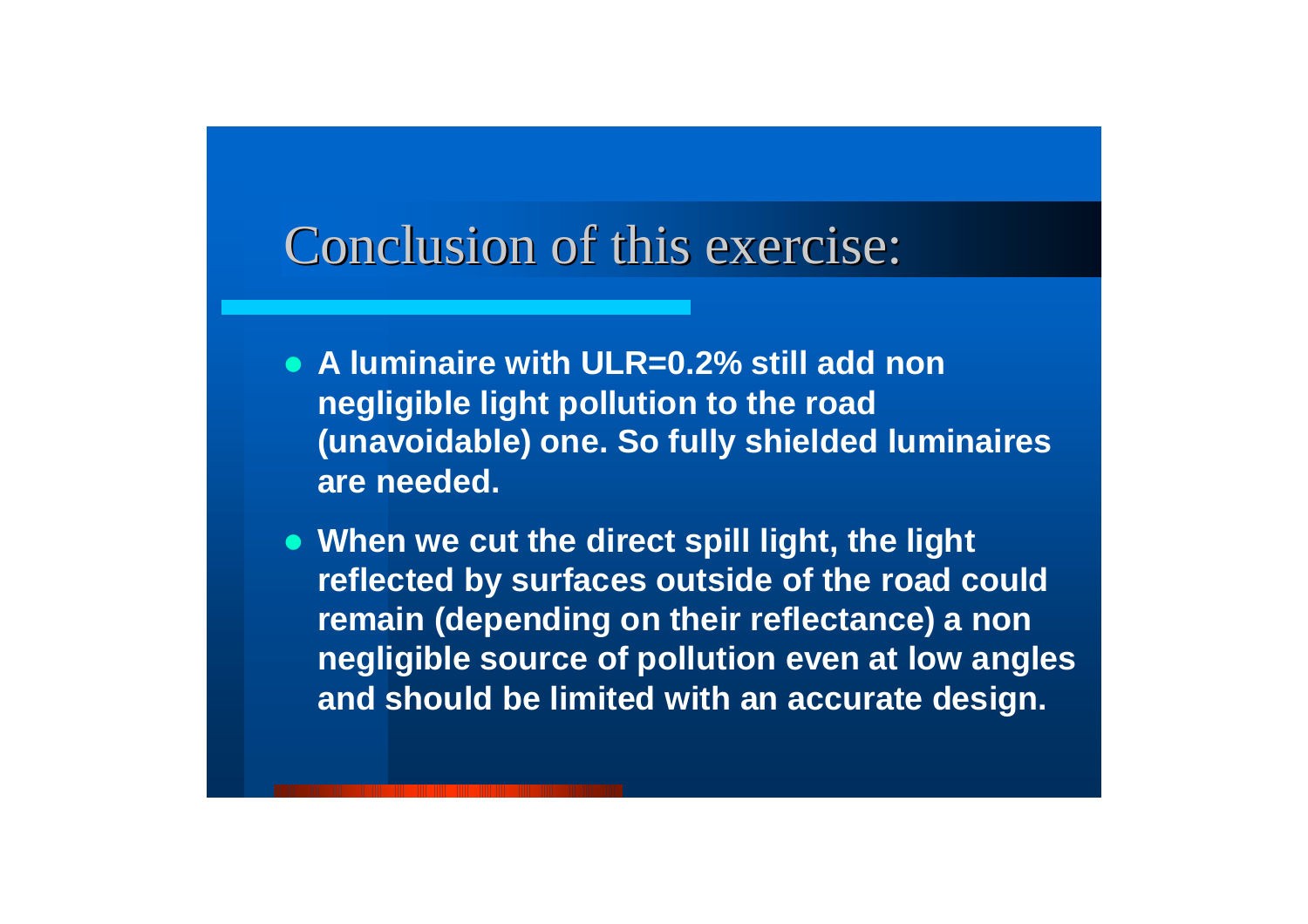

igura 2.21: Illuminazione di un area con un proiettore simmetrico (a sinistra) e n un proiettore asimmetrico (a destra).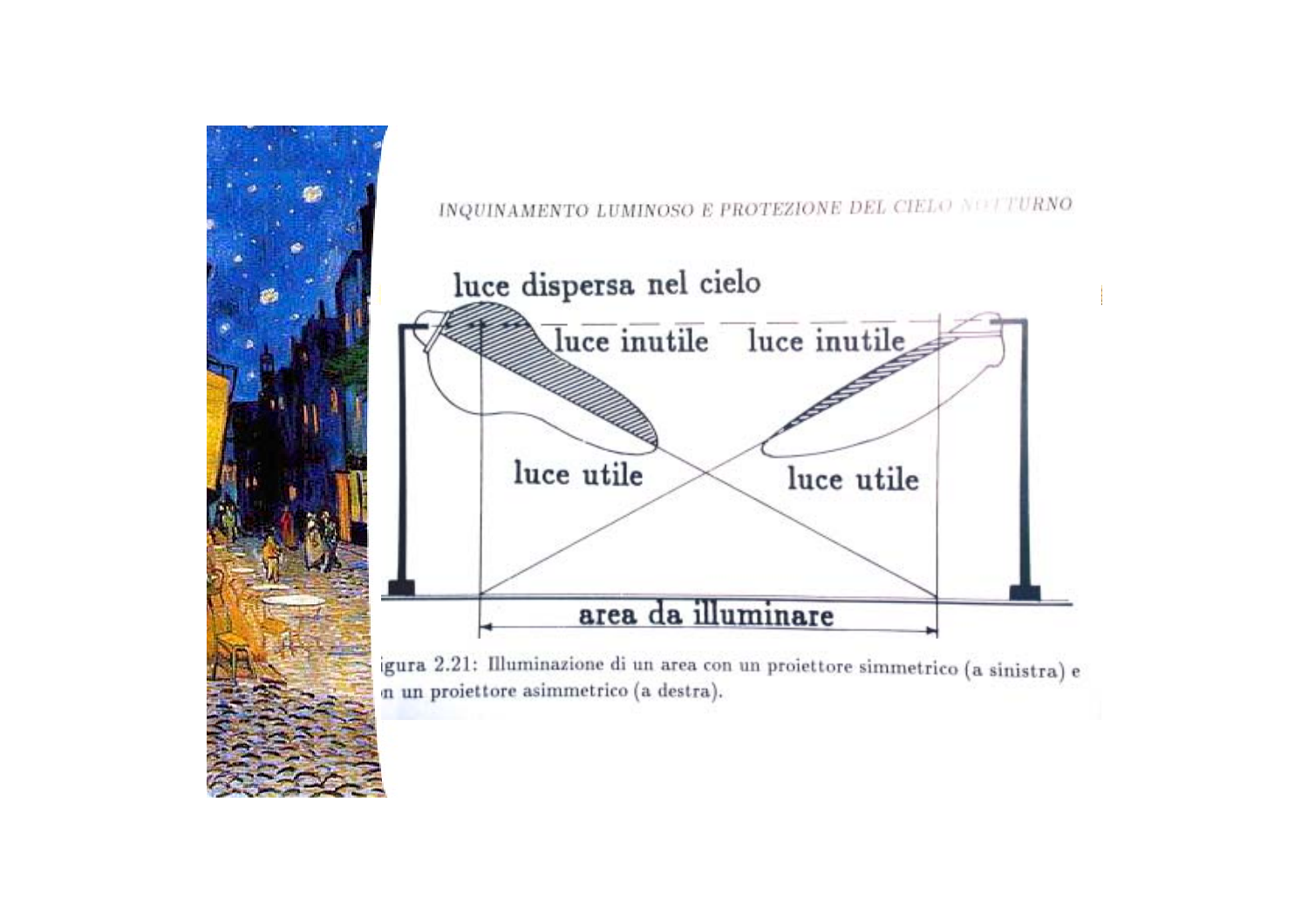

# *Emissione verso l'alto dalle superfici illuminate*

Un apparecchio di illuminazione emette 100 Sulla superficie da illuminare arriva (se va bene) 75 Una pavimentazione stradale (asfalto scuro e levigato - Bonomo 1986) riemette verso l'alto circa il 13% Le superfici verticali riemettono verso l'alto mediamente <20%

#### Quindi ritorna verso l'alto 10-15

intonaco chiaro 40-50% (Palladino 1993) intonaco scuro 25% intonaco sporco 10% cemento chiaro 40-50% cemento scuro 5-10% marmo chiaro 60-65% granito chiaro 10-15% di cui vanno in alto non più di due terzi